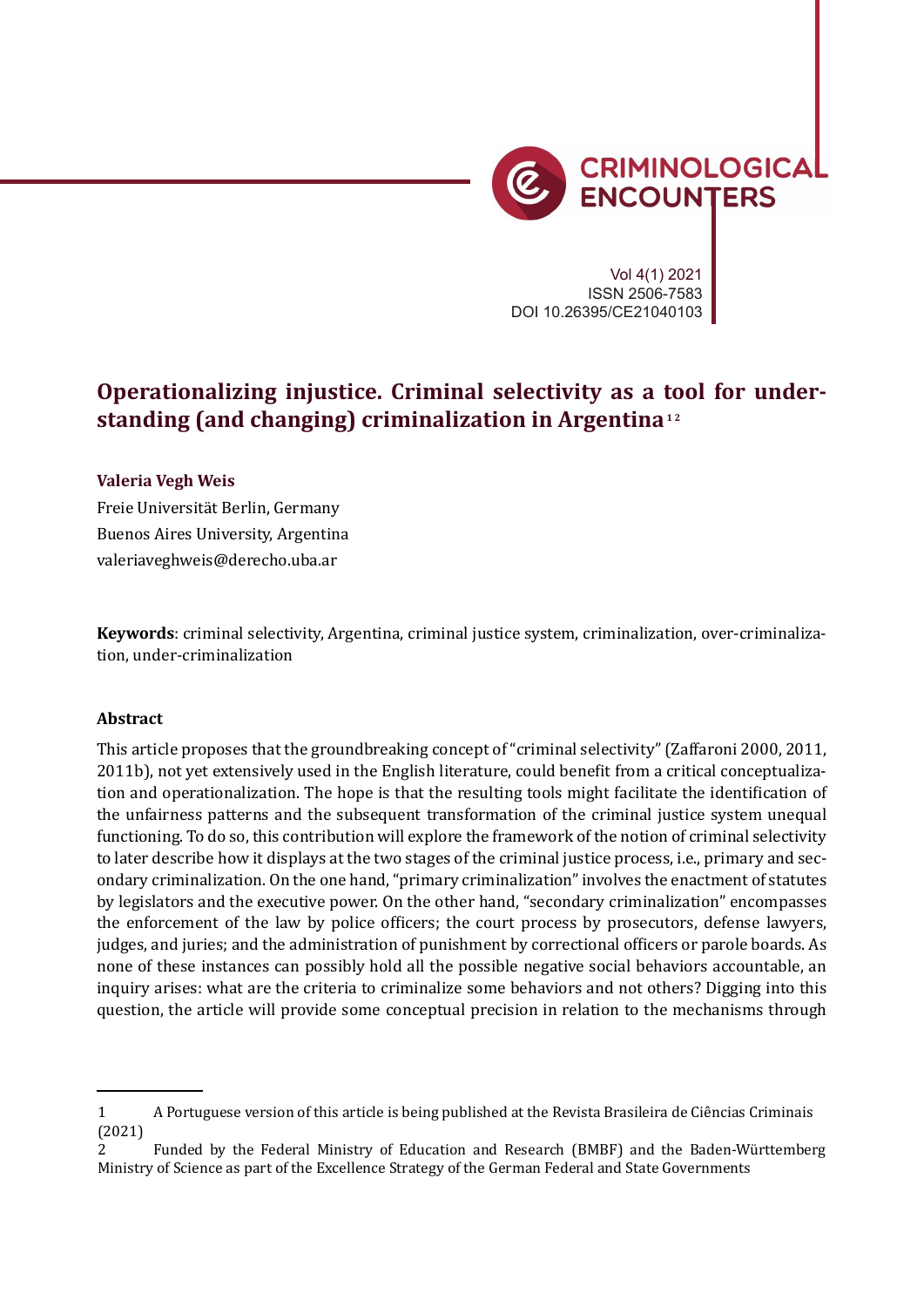which criminal selectivity operates. It will be argued that this filtering process works disregarding some behaviors and actors (under-criminalization) and focusing on others (over-criminalization) and that this different attitude responds to socio-economic grounds rather than to the involved social harm. Finally, building upon the described conceptual tools, the article analyzes the criminal justice system in Argentina.

## **Introduction**

"Don't shoot again!". These are the words of a young man lying on the ground with a fresh gunshot wound in some random street in Buenos Aires, Argentina in 2017. The police officer, Luis Chocobar, shoots despite the plea. The young man dies. A video recording of this event goes viral when the police of�icer is publicly congratulated by the then Minister of Security, Patricia Bullrich, and received by the then President of the country, Mauricio Macri, in the government palace. This political support becomes known as the "Chocobar doctrine", meaning the overt legitimation for the police to shoot in case of doubt (Fava, 2018; Murano, 2018).<sup>3</sup> Meanwhile, the jobless young man is labelled as a criminal and becomes a representative of the 70% of the prison population who have committed only minor crimes against property (SNEEP, 2018).

The contrasting fates of the police officer and the young man are not isolated events, but are part of a systematic injustice that can be conceptualized as "criminal selectivity" (Zaffaroni, Alagia, Slokar 2000, Zaffaroni 2011a, 2011b). This notion, to be further developed throughout this article, describes the systematic unfairness in the creation and enforcement of criminal law that works to the detriment of the subsets of the population who are most vulnerable, in terms of their socio-economic status, gender, age, religion or ethnicity. This article proposes that this ground-breaking concept, which is not yet extensively used in the English literature, could benefit from a critical conceptualization and operationalization. The hope is that the resulting tools might facilitate the identi�ication of the patterns of unfairness and the subsequent transformation of the unequal functioning of the criminal justice system.

To do this, this contribution will explore the framework of the notion of criminal selectivity and will later describe how it is manifest in two stages of the criminal justice process, that is, primary and secondary criminalization. On the one hand, "primary criminalization" involves the enactment of statutes by legislators and the executive power. On the other hand, "secondary criminalization" encompasses the enforcement of the law by police officers, the court processes carried out by prosecutors, defence lawyers, judges, and juries, and the administration of punishment by prison officers and parole boards. As none of these instances can possibly hold people to account for all the types of negative social behaviour that exist, the following question arises: what criteria are used to criminalize some types of behaviour and not others? Digging into this question, this article will provide some conceptual precision in relation to the mechanisms through which criminal selectivity operates. It will be argued that this �iltering process works by disregarding some behaviour and some actors (under-



<sup>3</sup> Following this case, the Ministry of Security issued a protocol entitled Reglamento General para el Empleo de las armas de fuego por parte de los miembros de las Fuerzas Federales de Seguridad [General Regulations for the Use of Firearms by Members of the Federal Security Forces]. The regulation authorizes law enforcement agencies to shoot when "the alleged offender is escaping after causing or trying to cause either the death of or severe injuries to another person" or when the suspects outnumber the police. This protocol was issued two issued it to avoid mass protests.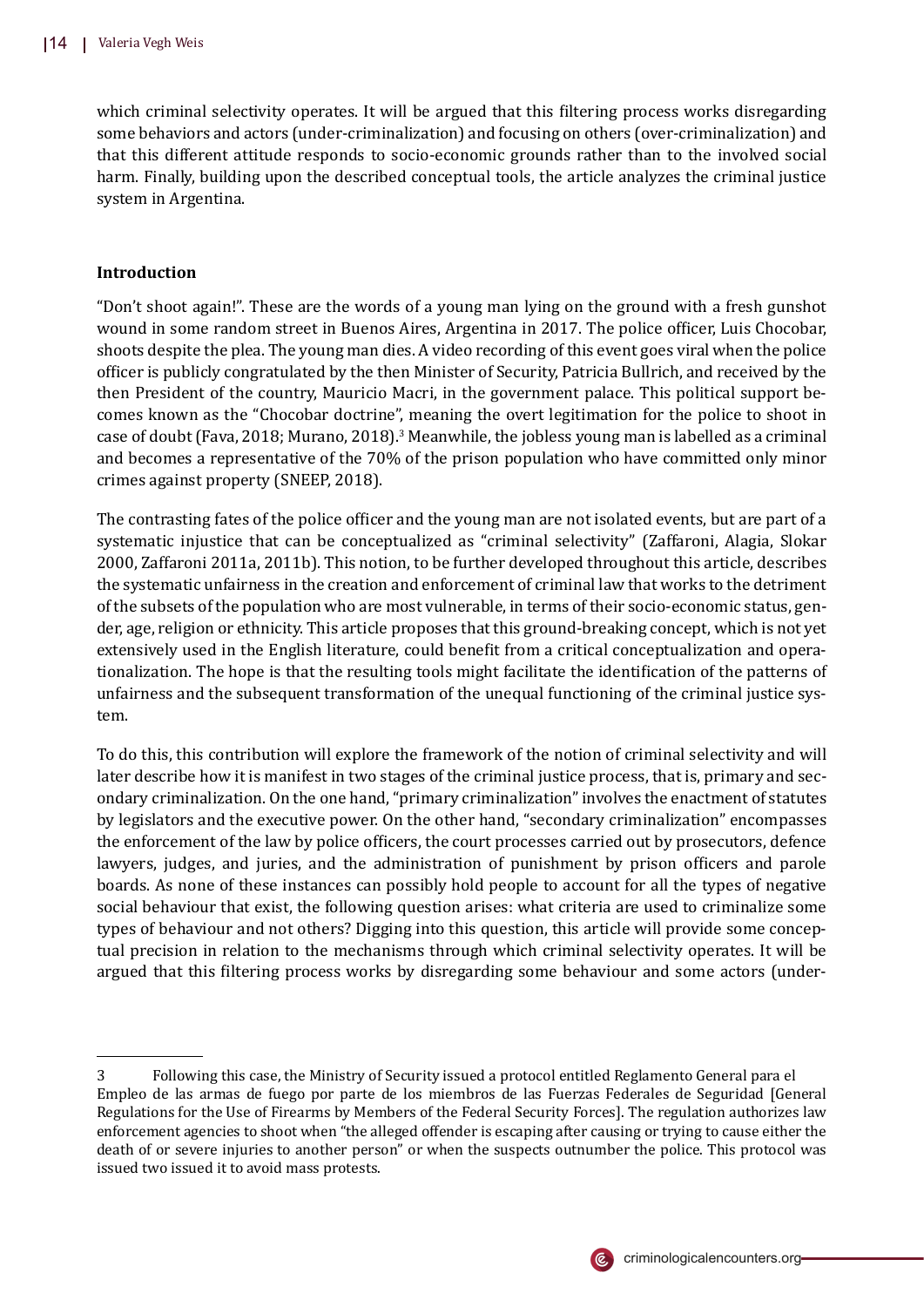criminalization) and focusing on other behaviour and other actors (over-criminalization), and that these different attitudes respond to socio-economic grounds rather than to the social harm that is involved.

It is notable that even though these mechanisms are present in criminal justice systems all over the globe, their intensity is particularly striking in Latin America, and Argentina is no exception here. Relying on the principle of less eligibility that was elaborated by Rusche and Kirchheimer (1938/2004), it is not surprising that, as the most unequal region in the world (Lissardy, 2020), Latin America is also the territory that suffers from the most unequal deployment of criminalization. To demonstrate this trend, and by building upon the conceptual tools described above, the article will end by analysing how the criminal justice system works in Argentina. Although the examples deal with this country in particular, most of the reasoning can shed light on the general situation of the region. Overall, the article seeks to contribute to the analysis of the criminal justice system in Argentina (and, indirectly, in other Latin American countries) by proposing that the operationalization of the concept of criminal selectivity might form a suitable theoretical framework for making sense of the extent of the injustice and, hopefully, for changing it.

## **The conceptual framework: Criminal selectivity within the dynamics of con�lict and control**

Following Alessandro Baratta, criminology can be understood as the complex and dialectic interaction between *conflict* and *control* within a specific socio-economic framework (1986/2001: 227). This means that a comprehensive criminological perspective should include the study of both *con�lict* and *control*.

What are *conflicts* about? *Social conflicts* describe the broad arenas of struggle, which include socioeconomic, cultural, ethnic, gender, and religious aspects. As an example, immigration as a social con flict in Europe involves dimensions such as religion (e.g., the Catholic and Muslim worlds), ethnicity (e.g., Black, Brown and White subsets of the population), gender (e.g., the nexus with religion and the double burden attached to female migration) and class (e.g., Europeans with a guaranteed standard of living and immigrants fleeing from armed conflict, political persecution, or extreme poverty). Despite these multiple dimensions, most social conflicts, including immigration, are usually reduced to *criminal con�licts.* Immigration, for example, has been approached through the criminalization of unlawful entry, the dissemination of moral panics against terrorism, and the expansion of militarized policing, among other mechanisms (see Franko, 2019). The fact that criminal conflicts are, first and foremost, social conflicts also means that they are context-sensitive: they change according to the place and the time. Continuing with the example, immigration is not such a major social or criminal problem in Latin America as it is in western Europe, and it was not always such a problem in Europe either. To this we should add that what is regarded as a criminal conflict generally follows the dominant interests in a given society. Thus, it is more likely that, within a predominantly Caucasian and wealthy Europe, governments end up criminalizing the entry into the country without the necessary documentation yet do not criminalize the denial of food to a person in need.

Looking at *control,* there are also two dimensions: *social control* and *criminal control*. There is a great deal of discussion about the concept of *social control*. The first to use the term was Spencer in 1879, and it was later used by Ross in 1896 (Anitua, 2005). Decades after this, the structural-functionalist theory understood the law as the main instance of social control. The discussion expanded and, because of the multiple uses of the term, Cohen ultimately labelled it "a Mickey Mouse concept", saying that it has been used to characterize "all social processes that induce conformity, from childhood socialization until public execution" (1985: 5), or, in simple words, for almost everything to the point

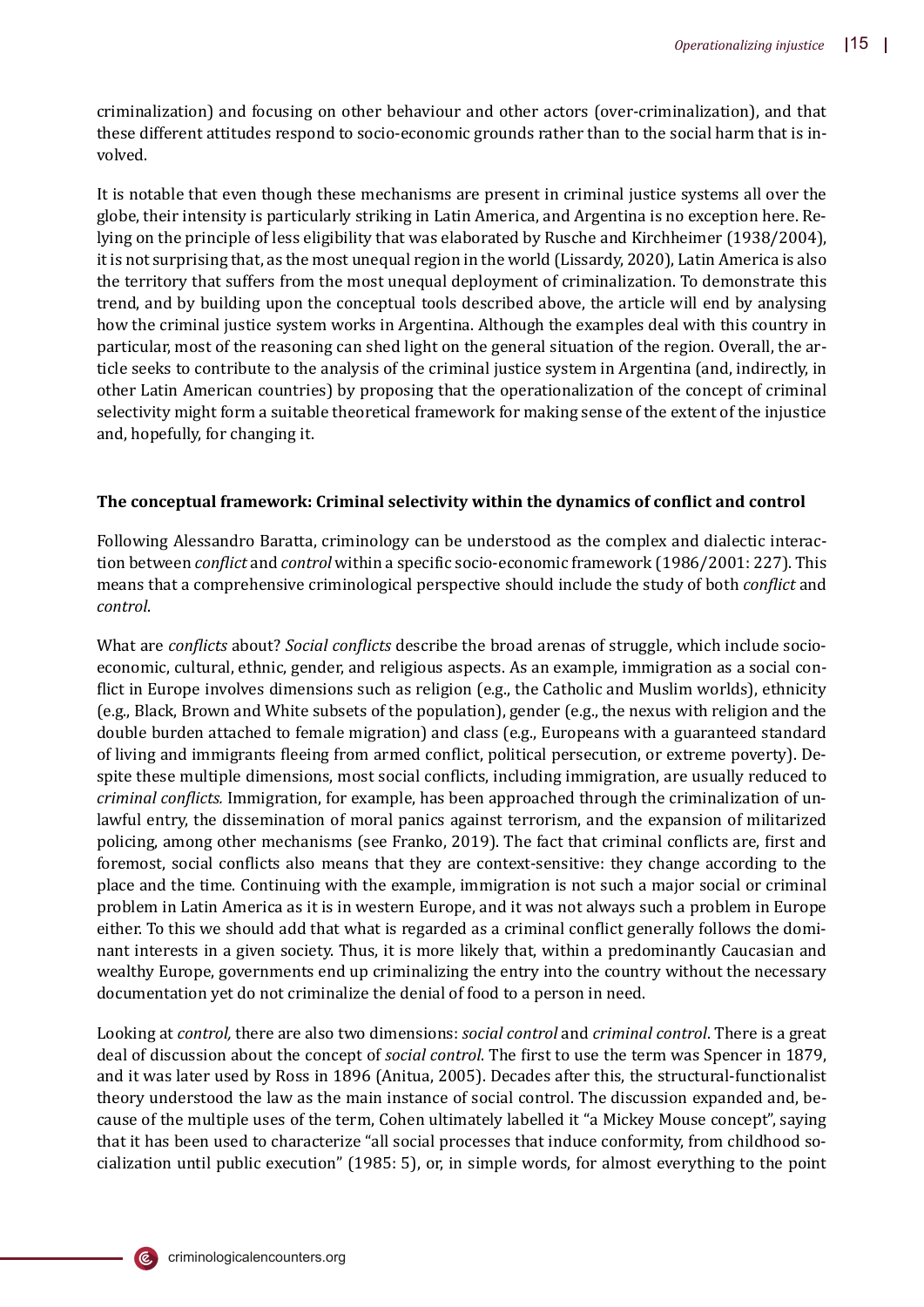that we no longer know what it is. Van Swaaningen followed this logic and explained that social control, as "an Orwellian conspiracy of the State and its accomplices is too negative and [...] does not re flect the currently fragmented and partly privatized forms of social control at the national level"  $(1997: 38)$ . In contrast to the loose and undefined usage, Cohen understood social control as the organized ways in which society responds to the behaviour and the people considered deviant, problematic, worrying, threatening, conflictive, or undesirable in one way or another (1985: 1). Pavarini proposed the notion of "formal social control", which is the control applied by the agencies institutionally appointed to ensure social discipline through formalized procedures and forms of intervention (1980: 109). For the Italian thinker, everything that does not �it into this notion is informal social control (Pavarini, 1980). Lastly, Melossi (1990) distinguished between "social control of action", meaning the internalization of current values, and "social control of reaction", which represses those behaviours contrary to the established order. Social control of reaction is divided into "informal or diffuse social control" (family, religious groups, the media, work, school, and sports clubs) and "formal or institutionalized social control", which is made up of non-punitive and punitive state institutions (ministries, government, and criminal justice agencies).

It is notable that social and criminal control have increased, both qualitatively and quantitatively, since the events of 9.11 and the emergence of the so-called "war on terror", with its deployment of surveillance technologies and practices all over the globe (Wilson & Norris, 2006). In particular, a special focus of the global securitization agenda has been the expansion of counterterrorist legislation, even in Latin American countries where terrorism is not a major concern. Paradoxically, while terrorism remains an unclear notion in international law, it has been used by governments in the Latin American region as a concrete label to enforce social and criminal control, via militarized police, against social groups engaged in con�lict. In Argentina, the neoliberal administration that was in power from 2015 to 2019 used semi-military police (the Gendarmerie) to confront social movements and indigenous peoples struggling for their rights, by labelling them as "terrorists" and using the global counterterrorism discourse and instruments as a legitimizing platform. Applying this logic, the terrorist label – which, as has been said, is unclear at the international legal level – was nevertheless used to describe those struggling for their rights as violent and anti-democratic in the domestic scene, raising social and criminal control to an even more striking level (Vegh Weis, 2020).

As can be seen, the discussion is complex. For the time being, *social control* can be conceptualized as comprising *criminal control* and the so-called "ideological apparatuses of the state" (Althusser, 1968), that is, the extra-punitive mechanisms that include the labour market, the media, the areas of the law apart from the criminal law, religion, social reactions, family, and the education system at the domestic and the global level. This means that social control is almost omnipresent and is exercised by both the criminal justice system (when it is crime control) and also by socio-economic institutions and even by our friends, who condition us to behave in one way or another, whether we are aware of this or not. In turn, *crime control* is the state exercise of coercion speci�ically oriented towards the treatment of criminal behaviour. Crime control is not blind, but is traversed by criminal selectivity through the mechanisms of under- and over-criminalization at the primary and secondary criminalization levels.

In particular, the understanding of criminology as the study of conflict/control must reject over-simplified statements such as the one that proposes that crime conflict is always functional to the capitalist system of production because it enables the crime control and social control that, in turn, ensure the docility of the workforce. As has been pointed out, nothing is valid for all places and all times. Thus, although crime conflict and crime control are necessary to sustain the capitalist system as a whole, dialectically, in their specific forms, they generate contradictions. If this were not the case, we would not waste time by trying to reduce crime at all. Indeed, crime also affects capital by demanding investments in safety measures and security services. Furthermore, there are conflicting interests be-

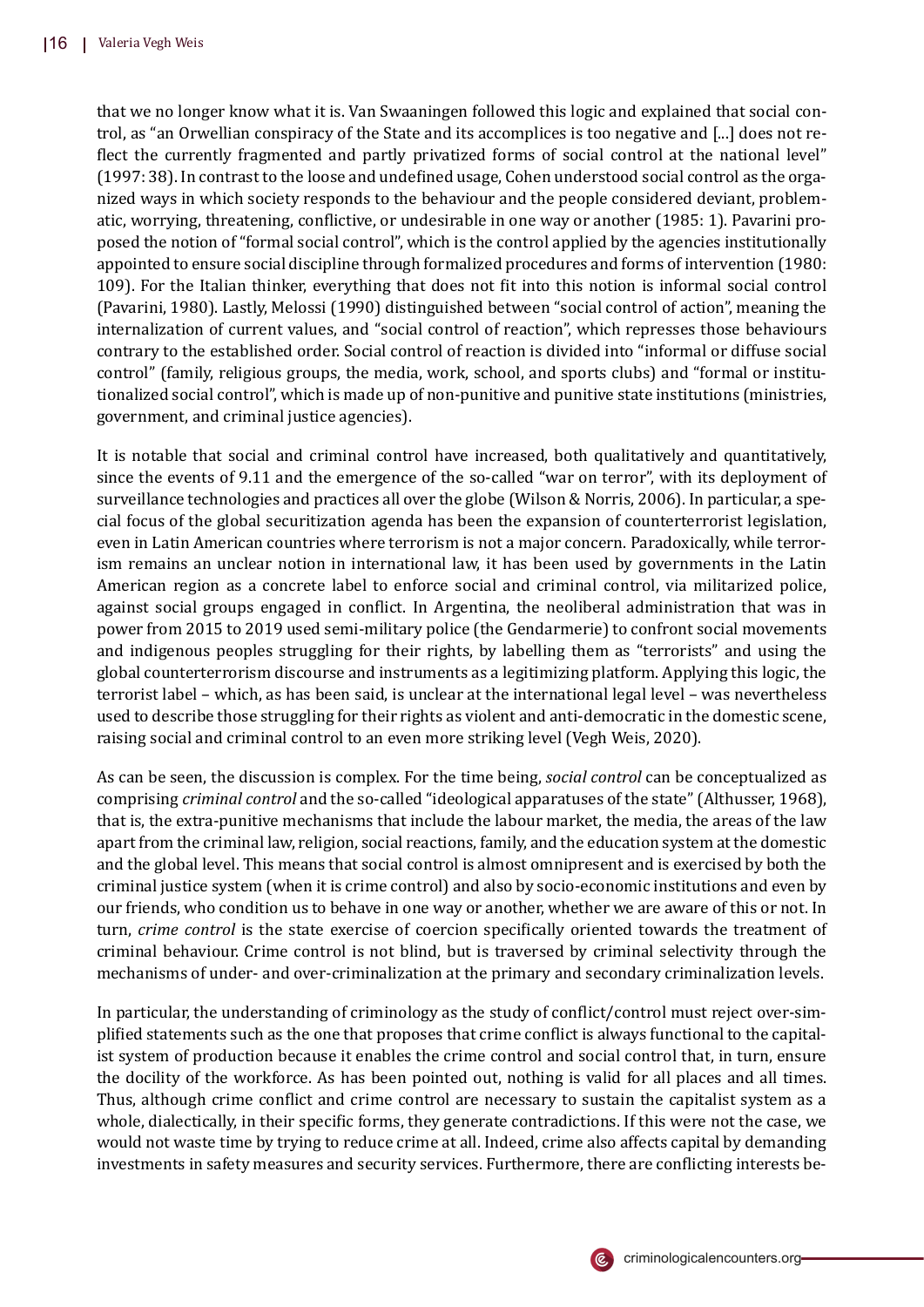tween the dominant sectors themselves and between them and the subaltern classes. Therefore, in some situations, certain levels of crime may be deliberately allowed, while, in others, an almost absolute exercise of crime control is more functional to the socio-economic system.

In short, criminology can be conceptualized as the dynamic between conflict and control, but how do these dimensions relate to criminal selectivity, and how did this concept emerge?

## **Background to the concept of "criminal selectivity"**

At the beginning of the twentieth century, William Bonger, coming from an orthodox Marxist perspective, developed certain elements that underlie the notion of "criminal selectivity". He focused his attention on *who* determines which activities constitute crimes, rejecting the universality of moral opinions. He analysed the criminalization of strikes, among other behaviours, asserting that "power is the necessary condition for those who want to classify certain conduct as a crime" (1905: 379). Bonger explained that European crime statistics for 1900 showed that 55% of criminalized people had been convicted of the crimes of vagrancy and begging, and that crimes against property were the next most common (1905: 546). Needless to say, these statistics demonstrated that the crimes of the poor were the only ones being counted, while the crimes of the powerful were ignored. As Bonger stated, the crimes shown in the statistics were not the only ones being committed, and they were de�initely not the most grievous. In turn, he suggested, there were more harmful crimes committed by the wealthier classes that could be termed "crimes of greed" (1905: 572). By hiding these crimes, the statistics re flected a false association between crime and poverty, ignoring the fact that even in desperate situations alternative outlets may arise and that the crimes against property that existed were being committed in a context of absolute deprivation. Moreover, the statistics hid the fact that the dramatic increase in crime was not the direct result of a growth in the number of offences but was also a result of increasing criminalization: the recently created law enforcement agencies were persecuting the poor even more strongly than they had been persecuted before.

Another Dutch scholar, the criminologist Clara Wichmann was the �irst to analyse the class interests that underlie the process of criminalization (van Swaaningen, 1997: 96). She highlighted the fact that there was no causal relationship between crime and punishment, and she called attention to the fact that neither poverty nor repression were labelled as crimes, despite the social damage that they engendered.

Shortly after this, Evgeny Pashukanis (1924) went back to Chapter II of Marx's *Capital* to analyse the notion of fetishism as an outstanding feature of capitalism. Pashukanis used this concept to explain that fetishism permeates the entire law, assuming that men are equal and legal relationships are equitable transactions, even though in reality that is far from true. The Russian thinker stated that capitalist relations are secured and strengthened on the basis of these false legal considerations. Within criminal law in particular, Pashukanis explained, punishment is presented as a "fair transaction" between the state and the offender, in which the former imposes a sentence on the latter to compensate for the offence. This agreement is based on pre-established formalities, known as criminal procedure codes (1924: 156). This statement can only be regarded as fetishism because the state and the offender are not equal, not all offenders are treated equally by the state and the guarantees of the criminal procedure codes are not enforced when the offender is powerless.

Later on, Thorsten Sellin (1949) distinguished between "real" and "apparent" criminality, introducing more tools for understanding unfairness within the criminal justice system. A contemporary of Sellin, Edwin Sutherland (1940), warned about the existence of so-called "white-collar crimes" that were

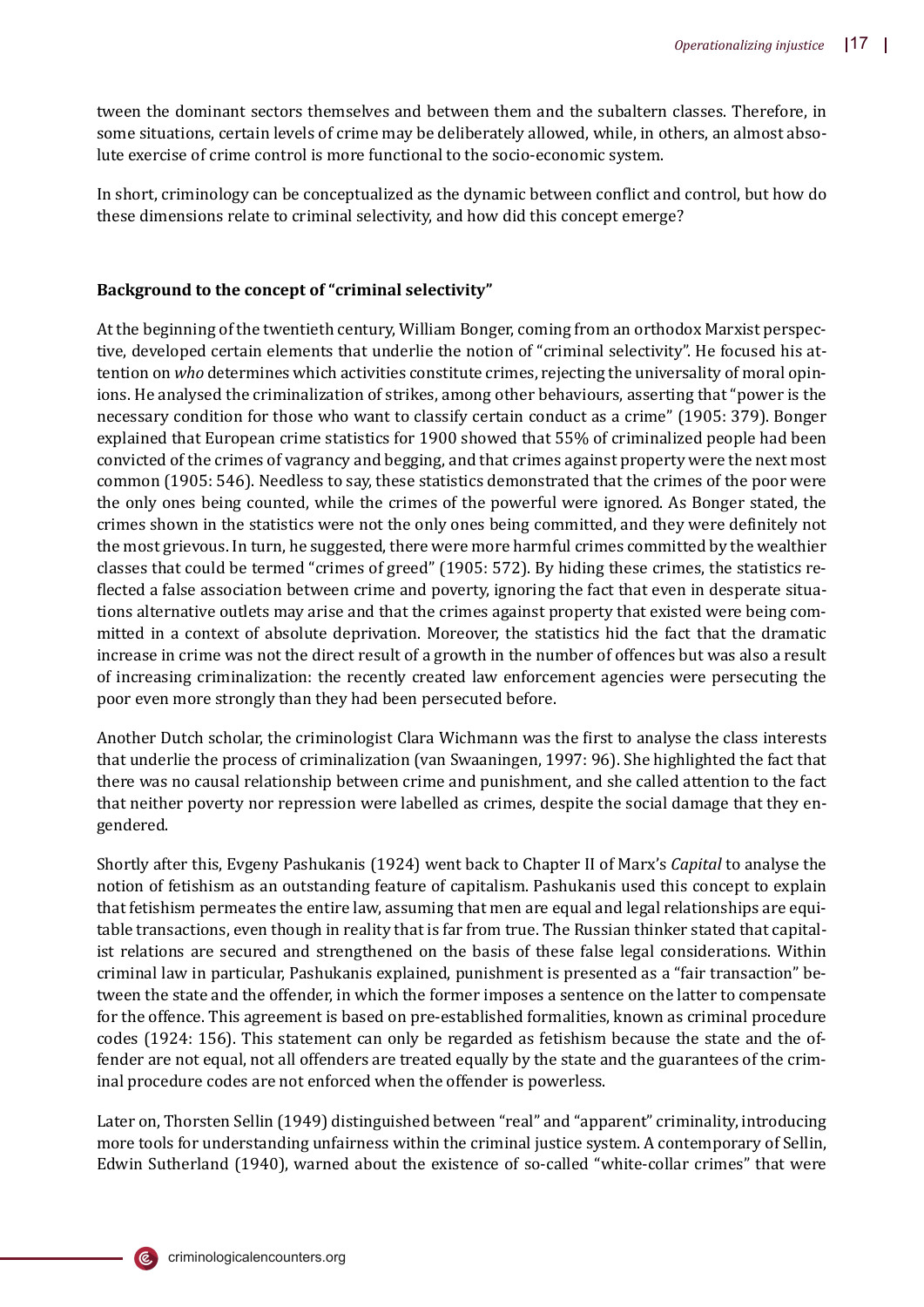mostly ignored by the criminal justice system. Indeed, he pointed out the existence of a "dark figure" in statistics, meaning that not all behaviours were effectively criminalized.

In the 1960s, the so-called "labelling approach theory" was developed. Frank Tannenbaum, Edwin Lemert, Erving Goffman, and, in particular, Howard Becker, were among the main scholars of this new school. Becker introduced the notion of "deviance" and stated that this concept goes beyond the notion of crime to include all kinds of socially condemned activities, such as speaking to oneself in the street, not complying with the rules of etiquette, or breaking the rules on a sports field (1962: 15/17). He pointed out that whether an act is considered to be deviant or not does not depend exclusively on the nature of the act (that is, on whether or not it violates the norm) but mostly depends on how other people consider it (1963: 14). Moreover, Becker clari�ied that there are some people with enough power to decide on what is to be considered deviant. In that regard, Becker coined the concept of "moral entrepreneurs" to refer to those individuals or groups who directly or indirectly help to build standards regarding what is considered as undesirable, deviant or criminal (1963: 182). Overall, Becker highlighted the need to shift the attention from the deviants to these moral entrepreneurs, who are the ones defining our values and our patterns of criminalization. He stated: "It is very interesting that most of the scientific research and speculation about diversion deal more with the people who break the rules than with those who produce or apply them" (1962: 182, translation is mine). Thanks to Becker and other scholars, the labelling approach theory emerged, and criminological thought �inally stopped asking "who is the criminal?" and started asking "who is considered the target, and by whom?" (Anitua, 2005: 363).

During the 1970s, Michel Foucault (1975) referred to the "differential administration of illegalities" as an axiomatic element of modern criminal law, reinforcing the understanding that the law does not use the same parameters to treat all behaviours. The distinction between "tolerable" and "intolerable" illegalities, Foucault argued, responds to the interests and practices of the ruling classes. Therefore, the criminal justice system works as a thermometer of the bourgeois tolerance, either authorizing or banning certain practices according to class interests. To provide an example, in his lecture of March 14, 1973, published in the book *The Punitive Society* (2013), Foucault analysed how, in the nineteenth century, the criminal justice system regarded the act of depredation as an illegality because the workers' reluctance to work as hard as they were expected harmed the accumulation of wealth of the factory owners. Needless to say, the exploitation of the workers and the lack of suf�icient rest were not considered illegalities.

Contemporaneously, the emerging critical criminology school helped to identify some of the macrosocial effects of the unfair functioning of the criminal justice system. Kevin Bales (1984) studied the intersection between legal and illegal businesses in the capitalist system, and how this intersection was not targeted by crime control. William Chambliss (1994) focused his attention on the application of penal control in US ghettos, in contrast with the lack of monitoring of the crimes committed by in- �luential individuals. Steven Spitzer (1975) proposed the development of a Marxist criminological theory to distinguish the categories of people on whom crime control rests. Roberto Bergalli (1982) called for a reflection on those socially harmful acts that are not criminalized, despite being the most damaging and numerous, because they are functional to the economy.

Between the 1970s and the 1980s, abolitionist scholars distinguished between "criminalization" and "decriminalization", in a counterpoint to the concept of criminal selectivity. This school argued for the decriminalization of behaviours that do not harm others, particularly so-called victimless crimes such as drug-related offences. One of its exponents, Nils Christie (1993), warned about the link between increasing criminalization and crime control as an "industry". In turn, Louk Hulsman argued that the fact that most crimes do not appear in the statistics (because they never reach the criminal justice

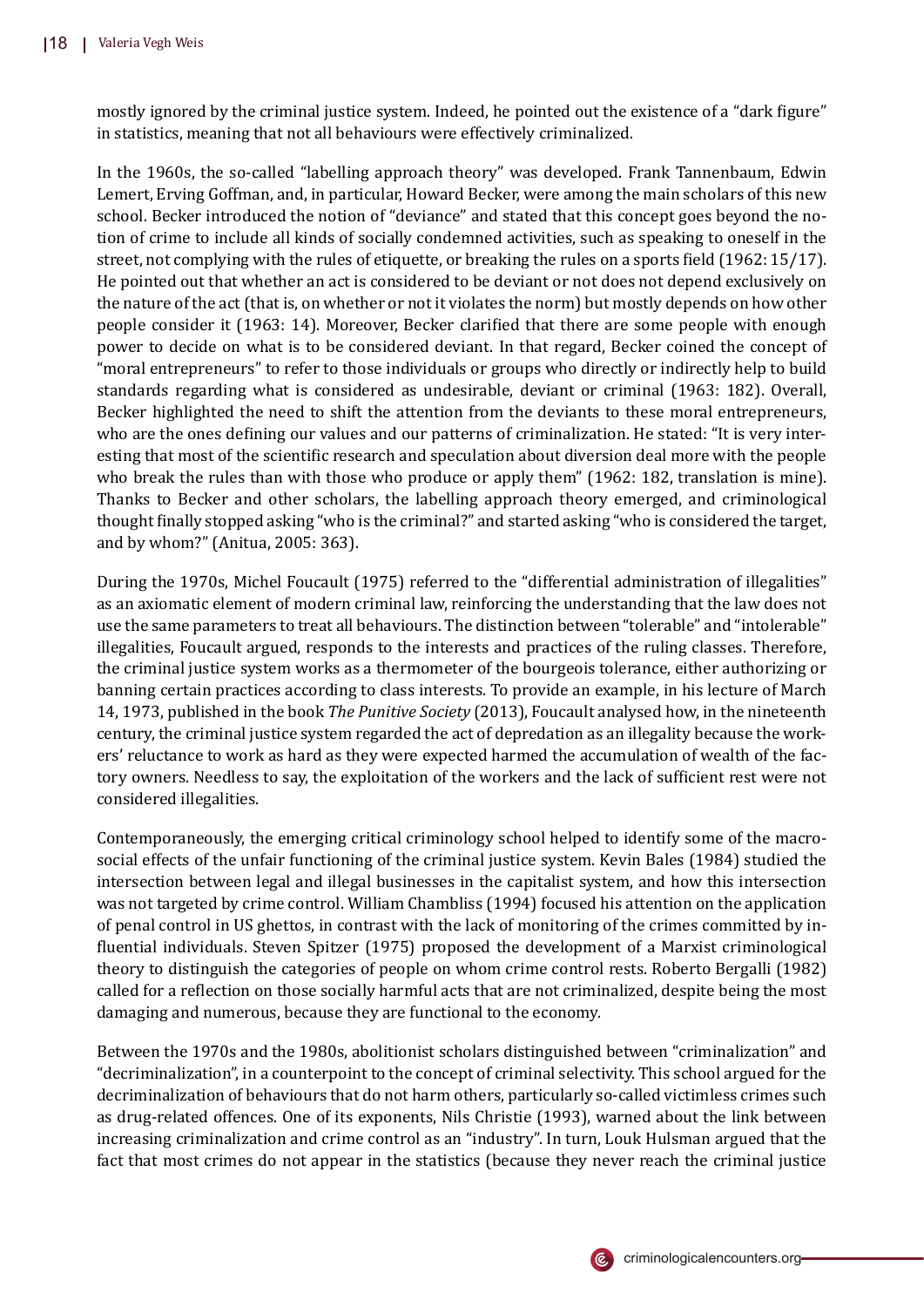system) might be seen as a positive phenomenon: they are social problems that are effectively treated through informal mechanisms outside the criminal law (1993: 185). Lastly, scholars who have argued for a criminal justice system strictly based on penal guarantees, such as Luigi Ferrajoli (1999) and Zaffaroni (1998), have also helped to reveal the unfairness of the everyday outcomes of the criminal justice system.

As a result of these twentieth century contributions, the unfairness of crime control has become clear, and relevant conceptual tools have emerged, including what we regard today as primary and secondary criminalization.

#### **What are the stages of criminal selectivity? Primary and secondary criminalization**

The notion of "primary criminalization" was coined by scholars from conflict theory and is defined as "the process in which powerful groups manage to in�luence legislation, using penal institutions as a weapon to combat and neutralize behaviors of opposing groups" (Vold, 1958, quoted by Baratta, 1986: 133-4). Later, the scholar who has already been mentioned as a representative of the labelling approach theory, Becker, noted that "the rules that these labels [referring to the process of labelling by penal agencies] generate and sustain are not aligned with everyone's opinion. On the contrary, they are subjected to conflicts and disagreements, they are part of the political process of society" (1962: 37). He added that, before an act is seen as deviant and before any type of person is labelled and treated as marginal, someone must have created the norm stating that the speci�ic behaviour was deviant. The deviation is, therefore, the product of an initiative and, without this initiative, deviation, understood as a consequence of the violation of a norm, would not exist (1962: 181). Baratta argued that "primary criminalization" refers to the rules that define the processes of criminalization and decriminalization (1986: 95); in other words, it describes the production of rules against antisocial actions (1986: 168). These rules, Baratta clari�ied, are made by those belonging to the hegemonic social class and are functional to the demands of capitalist accumulation (1986: 185). He added that "immunity zones are created for behaviors whose harm is particularly directed towards the lower classes" (1986: 185).

Within the Latin American literature, Zaffaroni, Alagia, and Slokar defined "primary criminalization" as "the act and the effect of a criminal law sanction that materially incriminates or permits the punishment of certain persons [by the] political agencies (parliament and executive branch)" (2000: 7). They elaborated on this by stating that primary criminalization is a formal act that is fundamentally programmatic. When the law states that an action must be punished, a programme is only enunciated, but the programme must be carried out by agencies that are different from those that initially formulated the programme. The essential characteristic of primary criminalization, they argued, is that it is such an immense programme that it would be impossible for the law enforcement agencies to carry it out to its full extent. The disparity between the number of crimes that take place in society and those that come to the attention of the enforcement agencies is enormous and inevitable (Zaffaroni et al., 2000).

"Primary criminalization" can therefore be defined as the primary filtering process through which only a small proportion of the negative social behaviour or social harms that take place in society are covered by the law. In other words, "primary criminalization" describes the �iltering system in place that labels only some harmful conduct as criminal behaviour. This filtering process is twofold. On the one hand, only certain harmful behaviours are subjected to criminal sanctions. Generally, these are the offences that are perpetrated with simple or primitive resources, that demand easier gathering of evidence, that produce low social–political conflict, and that are typically committed by those in the most vulnerable subsets of society. In contrast, those behaviours that are more complex, that demand

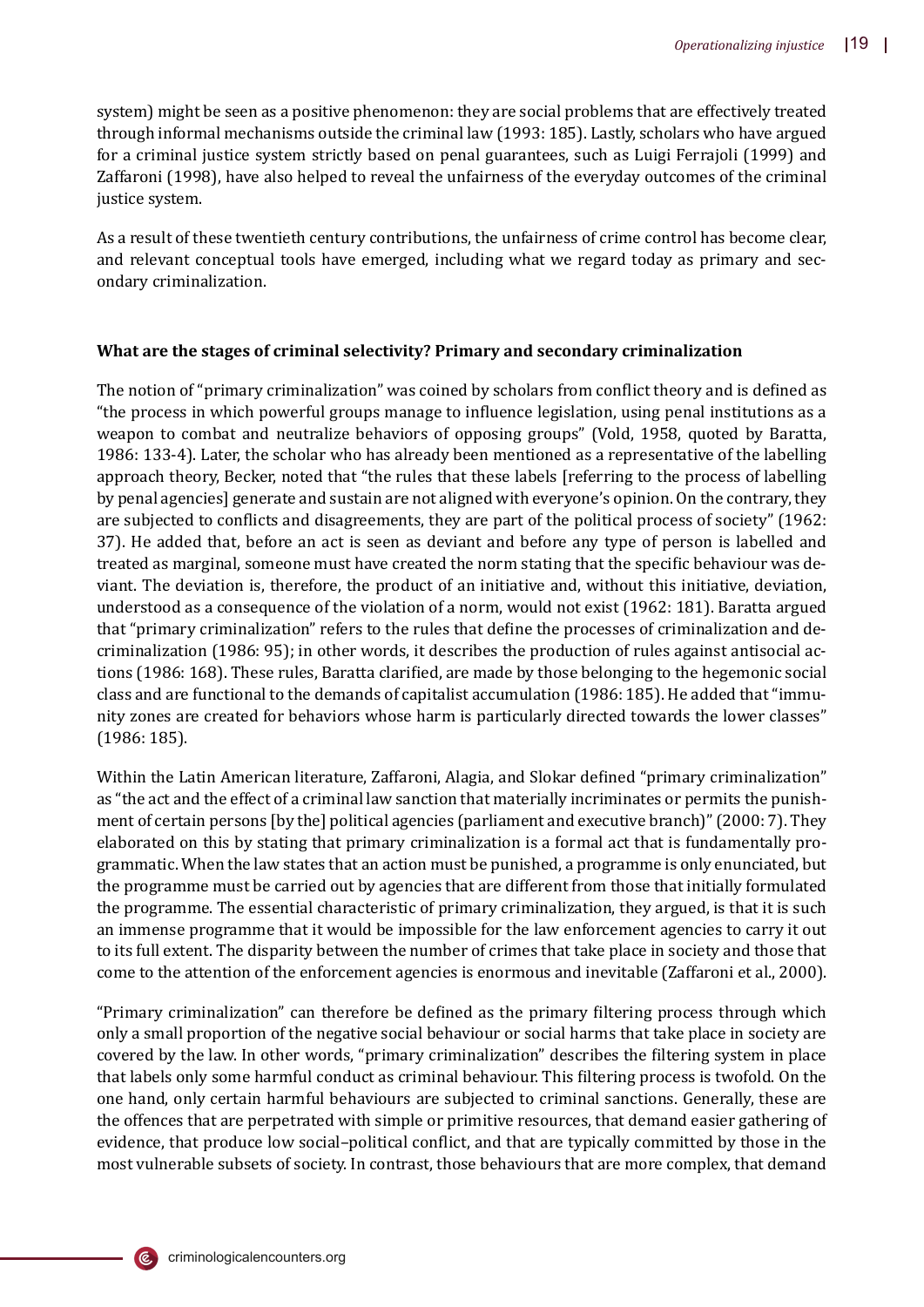higher levels of know-how when they are investigated, that do not produce social unrest, and that are usually committed by individuals of higher social status, are not at the core of the legislative process. On the other hand, among the behaviours addressed by legislation, different punitive consequences are attached, which respond not only to the social harm involved but also to class and racial interests. The result of the process of primary criminalization might be described as "unequal legal treatment of negative social behaviours" or, in brief, "inequality under the law".

The notion of "secondary criminalization" was outlined by Becker when he explained that deviation is caused by the response of people to certain types of conduct that are labelled as deviant (1962: 37). He added that, once the rule exists, it is applied to certain people of the underclass to increase the population that the norm has created (181-2). In turn, Baratta defined the process of "secondary criminalization" as "the criminal process involving the action of the bodies of inquiry and culminating in the judgment" (1986: 168). Zaffaroni, Alagia, and Slokar argued that "secondary criminalization" consists of a punitive action exerted on speci�ic individuals, which occurs when law enforcement agencies detect a person whose behaviour is attributed to some primarily criminalized act, investigate him/her (in some cases depriving him/her of his/her freedom of movement) and subject him/her to the judicial and correctional agencies (2000: 7). Therefore, "secondary criminalization" is the result of the limited operational capacity of law enforcement agencies in the face of the vast programme installed by "primary criminalization". In particular, the police are responsible for "choosing" those individuals who are made subject to secondary criminalization. Generally, these individuals are those who perpetrate simple, easily detectable, criminal acts, and who cause fewer problems because of their inability to access political, judicial, economic and media authorities (Zaffaroni et al., 2000: 7- 9). In turn, the courts only decide on a few cases that have already been selected by the police. Finally, the prison system collects a fraction of those selected by the previous agencies (Zaffaroni et al., 2000: 13). It should be noted that some scholars refer to the prison agencies as "tertiary criminalization". Baratta, in particular, presented this third moment of the criminalization process as a separate one, and defined it as the mechanism through which the prison sentence or the security measures are enforced (1986: 168).

Thus, as it is pragmatically impossible to prosecute every criminal offence that is perpetrated every day in a given jurisdiction, "secondary criminalization" is needed. This process consists of a second instance of �iltering that is responsible for selecting which of the countless behaviours are going to be effectively criminalized. This �ilter has also been conceptualized as "selective enforcement", and is carried out by three processes that could be referred to as "law enforcement pro�iling", "courts' discretion", and "differential penalization" (Vegh Weis, 2017a, 2017b). These processes are not bias-free but are, in turn, conditioned by class, race, gender, ethnicity, age and religion. The targeted individuals are those who represent "the aesthetic public image of the offender, with classist, racist, age and gender components" (Zaffaroni et al., 2000: 9). At the other extreme of the selective process, the authors of state crimes, white-collar crimes, organized crime, or war crimes, who do not match the threatening image of an offender, are rarely targeted by the enforcement agencies.

In particular, these criminalizing processes are supported by special representatives of each of the interest groups – who can be called "moral entrepreneurs" (Becker, 1962) – who have promoted "moral panics" (Cohen, 1974). The notion of "moral entrepreneurs" describes those individuals with the power to define and label others, who are likely to promote and build the sanction and the implementation of standards in the proposed sense (Becker, 1962: 19). Moral panics are condensed political struggles to "control the means of cultural reproduction" (Cohen, 1974: 8). These notions can be traced back to Marx's work, *Digression: (On Productive Labor)* (1861-1863/1989: 360-361), where he warns that "[t]he criminal produces an impression, partly moral and partly tragic, as the case may be, and in this way renders a 'service' by arousing the moral and aesthetic feelings of the public". Regard-

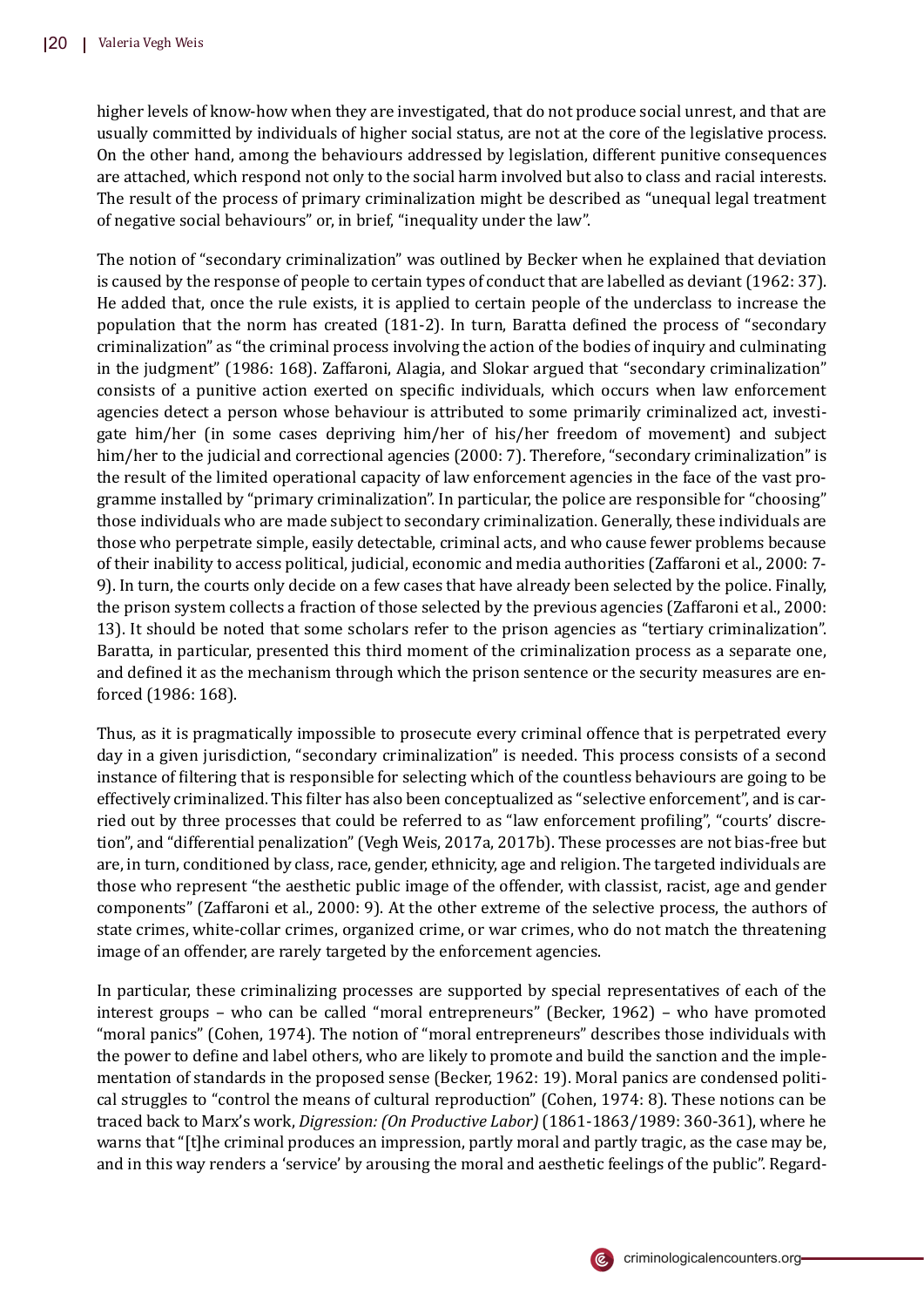less of the ironic tone of the passage, Marx states that there are social processes during which an event is identified as threatening and as arousing "moral and aesthetic feelings" in the whole population.

Indeed, Marx, one of the most critical scholars of the unfairness within the capitalist system of production, himself suffered from criminalizing "moral and aesthetic sentiments". The anecdote recalls that, when miserable circumstances had completely absorbed the family's resources, Marx went to sell the silver tableware belonging to his wife's family. As soon as he entered the premises of a pawnshop with the dishes on a Saturday night, the manager called the police and described Marx as a "foreign Jew". The father of materialism did indeed belong to a religious minority, did not dress very well, and did not speak English. This incident led to him being held by the British police for two days. Only on the Monday was the founder of scientific socialism able to demonstrate conclusively, with the help of "respectable" friends who lived in London, that he was not a thief, and that the silver was, in fact, his legal property (Enzensberger, 1974: 390).

At this point, we have made it clear that analyses of the unfairness of the criminal justice system have been evolving since the beginning of the twentieth century, although the term "criminal selectivity" was coined only recently. We have also learned that criminal selectivity operates through two filters, at the level of "primary criminalization" and "secondary criminalization". However, one key question remains unanswered. What are the mechanisms that define what is allowed through these two filters?

## **How does criminal selectivity operate? Over-criminalization and under-criminalization**

This section introduces the concepts of *under-criminalization* and *over-criminalization* to clarify what is left within the boundaries of crime control at both the primary and the secondary levels. *Undercriminalization* refers to the restrictive criminal treatment of behaviours perpetrated by privileged sectors of the population - defined in relation not only to their class but also to their gender, sexual orientation, and religious and ethnic belonging – regardless of the social harm involved in those behaviours. Under-criminalization takes place as a result of the limited legislative treatment of those behaviours usually perpetrated by members of these privileged sectors (*primary under-criminalization*) and their limited prosecution by law enforcement agencies including the police, courts and prisons (*secondary under-criminalization*).

*Over-criminalization* refers to the emphatic prioritization of the criminal treatment of those behaviours that are perpetrated by especially vulnerable sectors of the population – defined in relation not only to their class, but also to their gender, sexual orientation, and religious and ethnic belonging – regardless of the minor social harm that their behaviours entail. *Over-criminalization* takes place as a result of the increasing legislative treatment of those behaviours that are usually perpetrated by members of these underprivileged sectors (*primary over-criminalization*) and their excessive prosecution by law enforcement agencies (*secondary over-criminalization*).

In short, the notion of *under-criminalization* explains *how* certain types of conduct are minimally addressed by the law (*primary under-criminalization*) and minimally enforced (*secondary under-criminalization*) despite the social harm involved. *Under-criminalization* is therefore not connected to the harmfulness of the behaviour but relates to the demographic features of the subset of the population associated with that behaviour. On the other hand, *over-criminalization* explains how other types of ordinary activities are subjected to over-inclusive legislation (*primary over-criminalization*) and overtargeting (*secondary over-criminalization*), even when they do not produce social harm. This means that what is left outside or inside the scope of the criminal justice system does not respond to a more harmful stand toward vital assets. The wellbeing of individuals and societies is not what is at stake at

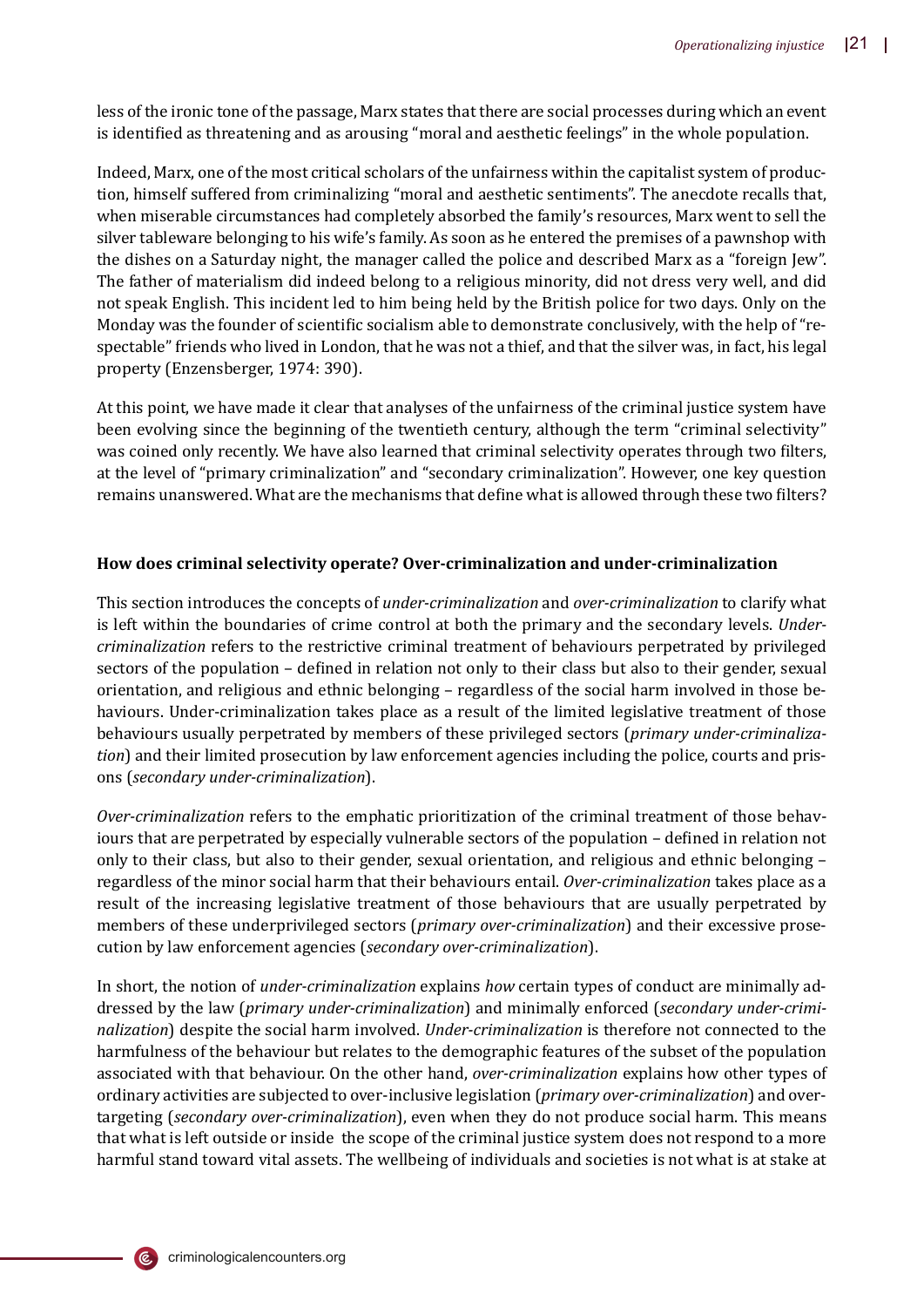the moment of define the target of the criminalization processes. Instead, these are defined by the socio-demographic caractheristics of victims and victimizers. The reasoning is that more criminalization tends to focus on those victims and victimizers who are less functional to the socio-economic system. That is why we can refer then to cases of over-criminalization (in relation to the actual social harms perpetrated).

Concerning the crimes that are usually over-criminalized, it is worth proposing a �inal distinction between *coarse crimes* and *criminalized survival strategies*. *Coarse crimes* refer to those behaviours that are perpetrated in a rudimentary manner, without much planning, and that usually affect property. These conducts are disproportionately over-criminalized in relation to the social harm that they produce (a repairable effect on property). *Criminalized survival strategies* refer to activities designed to ensure revenue when formal employment is not accessible. Although they do not directly affect other individuals, they are strongly over-criminalized (e.g. begging and vagrancy). To dig into the concept of *over-criminalization*, it is interesting to revisit the notion of "less eligibility" to account for the modification in the conditions of punishment in each historical period. Karl Marx outlined the notion of less eligibility in *Capital* (1867/1998: 896-904). He stated that the general situation of the marginal classes tends to improve when a stable dynamic of capitalist valorization ensures long periods of economic growth and social stability. In turn, the general situation of the marginal classes tends to deteriorate when the crisis of a specific mode of capitalist social formation urges a revolution in the production system and causes the development of a new regime of accumulation. The concept was further developed in an article by George Rusche (1933/1980) and disseminated in the work *Punishment and Social Structure* (1938/2004), co-written with Otto Kirchheimer. The authors suggested that, to serve as a deterrent, punishment must offer worse conditions than those offered by the labour market to the lowest stratum of the working class (1938/2004: 4). This interesting notion of "less eligibility" could be even further expanded to demonstrate the links between social and criminal policies. Social policies are considered in relation to crime control, suggesting that the lowest stratum of the employed working class marks the limit of social assistance. That is, social policies must offer worse conditions and remain "less eligible" than the conditions of the occupied working class to ensure that workers accept the conditions of the market. Meanwhile, crime control must offer worse conditions than social policies to serve as deterrence.

Thus, in Argentina, current social plans such as the Universal Child Allowance (roughly 37 US\$ per month in December 2020) offer less money and greater bureaucratic requirements than the worst jobs available in the labour market (which paid roughly 160 US\$ per month in December 2020) in order to force people to get those jobs, despite the miserable income and the oppressive labour conditions<sup>4</sup> (CELIV, 2020). At the same time, prisons tend to offer worse conditions than social assistance, even when this entails human rights violations and poor living conditions (CELS, 2020). Thus, Argentinian prisons offer worse food and poorer accommodation than what people can afford with the Universal Child Allowance, and the Universal Child Allowance offers fewer chances than the lowest paid jobs available in the market.

In short, the notion of "criminal selectivity" constitutes a key element when analysing the criminal justice system. The concepts of *under- criminalization* and *over-criminalization*, in dialogue with the lesser eligibility principle, help clarify the mechanisms through which criminal selectivity operates at the primary and secondary criminalization levels. Overall, "criminal selectivity" may be described as



<sup>4</sup> See more at https://elsalario.com.ar/Salario/salario-minimo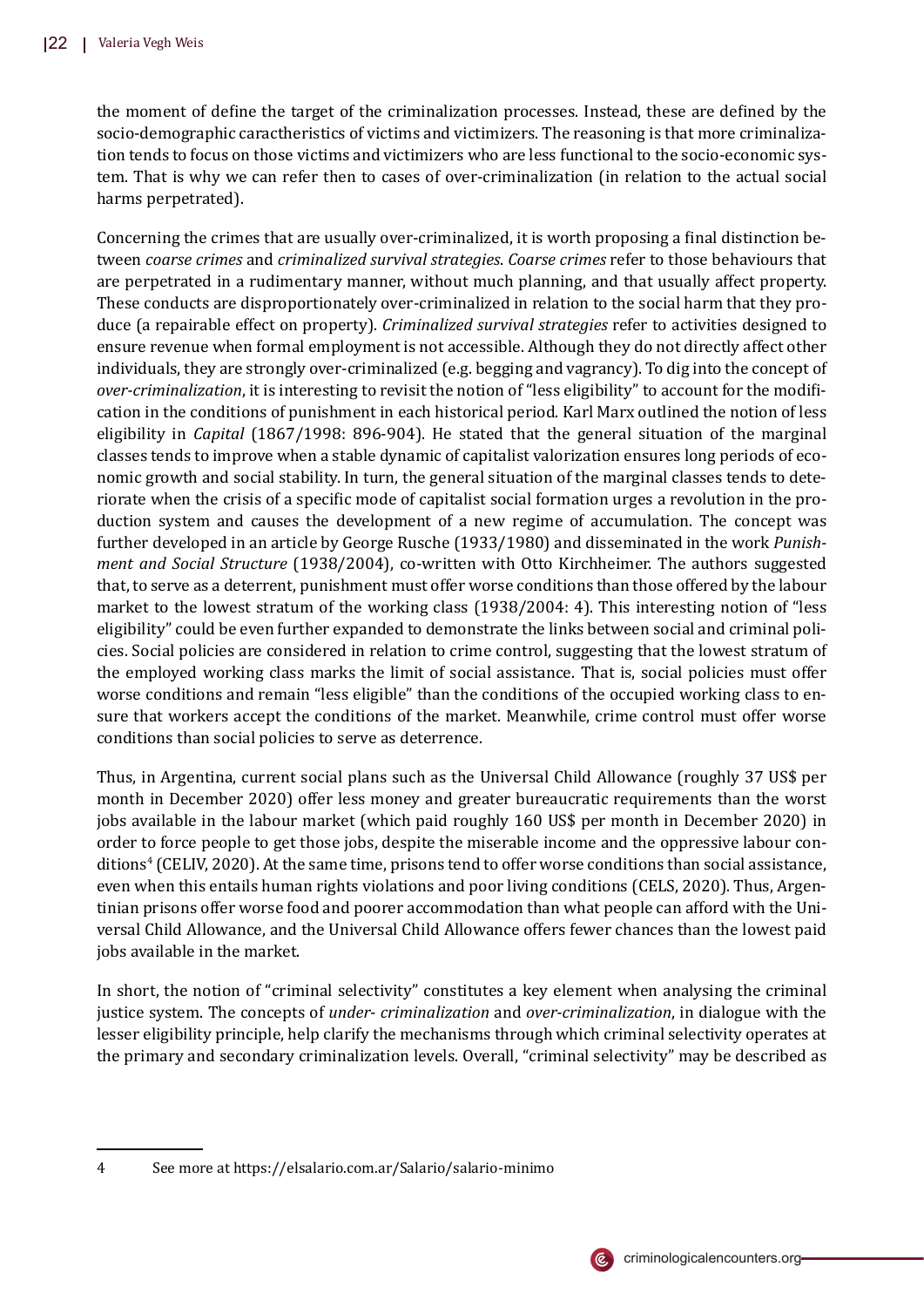the mode according to which the criminal justice system operates in its different instances of criminalization (primary and secondary), based on the overly-punitive treatment of those acts committed by individuals who are in a vulnerable position because of their class, gender, age, ethnicity or religious membership (*over-criminalization*) and on the absence or minimization of the punitive treatment of acts committed by those individuals who have a socially advantageous position in relation to their class, gender, age, ethnicity or religious membership (*under-criminalization*).

## **Criminal selectivity in the Argentinian criminal justice system**

So far, this paper has offered theoretical tools to enable a better analysis of the functioning of the criminal justice system (i.e., criminal selectivity, primary and secondary criminalization, over-criminalization and under-criminalization), but how do all these notions operate? To explore this dimension, the following section focuses on the Argentinian context.

As mentioned above, Argentina follows the same trend as other countries of the Latin American region in terms of inequality: most resources are concentrated in a few hands, while structural poverty encompasses almost half of the population. The neoliberal government that ruled from 2015 to 2019 enhanced this dramatic situation with a political agenda that prioritized the production of commodities rather than industrialization, weakened labour regulations, reduced investment in health, education and welfare, and exponentially increased the external debt (Fidel, 2021). Today, Argentina has a population of 45 million people, 40.9% of whom live below the poverty line. While the monthly average income in a poor household is roughly 320 US\$, an amount of 545 US\$ is needed to purchase the minimum amount of food and services to avoid destitution. Annual inflation is running at over 40% and, from 2019 to 2020, social inequality increased from 20 to 21, which means that the richest 10% now have 21 times more than the poorest 10%. Concerning gender, men earn an average of 23% more than women (INDEC, 2020).<sup>5</sup>

At the level of "primary criminalization", a paradigmatic example of criminal selectivity arises from the topic of abortion, which is still a criminal offence under the penal code of all Latin American countries except Uruguay (BBC, 2018) and Argentina<sup>6</sup>. In Argentina, until December 2020, the penal code provided penalties of between one and four years in prison for the practice of abortion. This punitive approach worked for decades as a material obstacle that prevented pregnant people from accessing abortion in safe conditions. As a result, clandestine abortion has, until today, been the leading cause of maternal death. According to the latest of�icial data from the Argentinian Ministry of Health, 17.6% of a total of 245 deaths of pregnant people in 2016 were caused by abortion (ANCCOM, 2019). The inclusion of abortion in the penal code until December 2020 might be regarded as *over-criminalization*. This is because abortion is an action that does not affect anyone besides the pregnant person who decides to carry it out (i.e., there is no social harm involved in this behaviour), and, despite this, the state decided to continue to use crime control to respond to it. The punishment did not respond to social harm, but rather to religious and moral values that should not play a role in public law.



<sup>5</sup> See more at https://www.argentina.gob.ar/sites/default/�iles/resumen\_indicadores\_sociales.pdf 6 Abortion was decriminalized and legalized in December 2020 after decades of feminist struggle. The legal situation is still precarious as new legal challenges arise, including the declaration by a judge in the Province of Chaco that the law is unconstitutional. Legal and practical obstacles to the enforcement of the law are likely to continue (DW, 2021).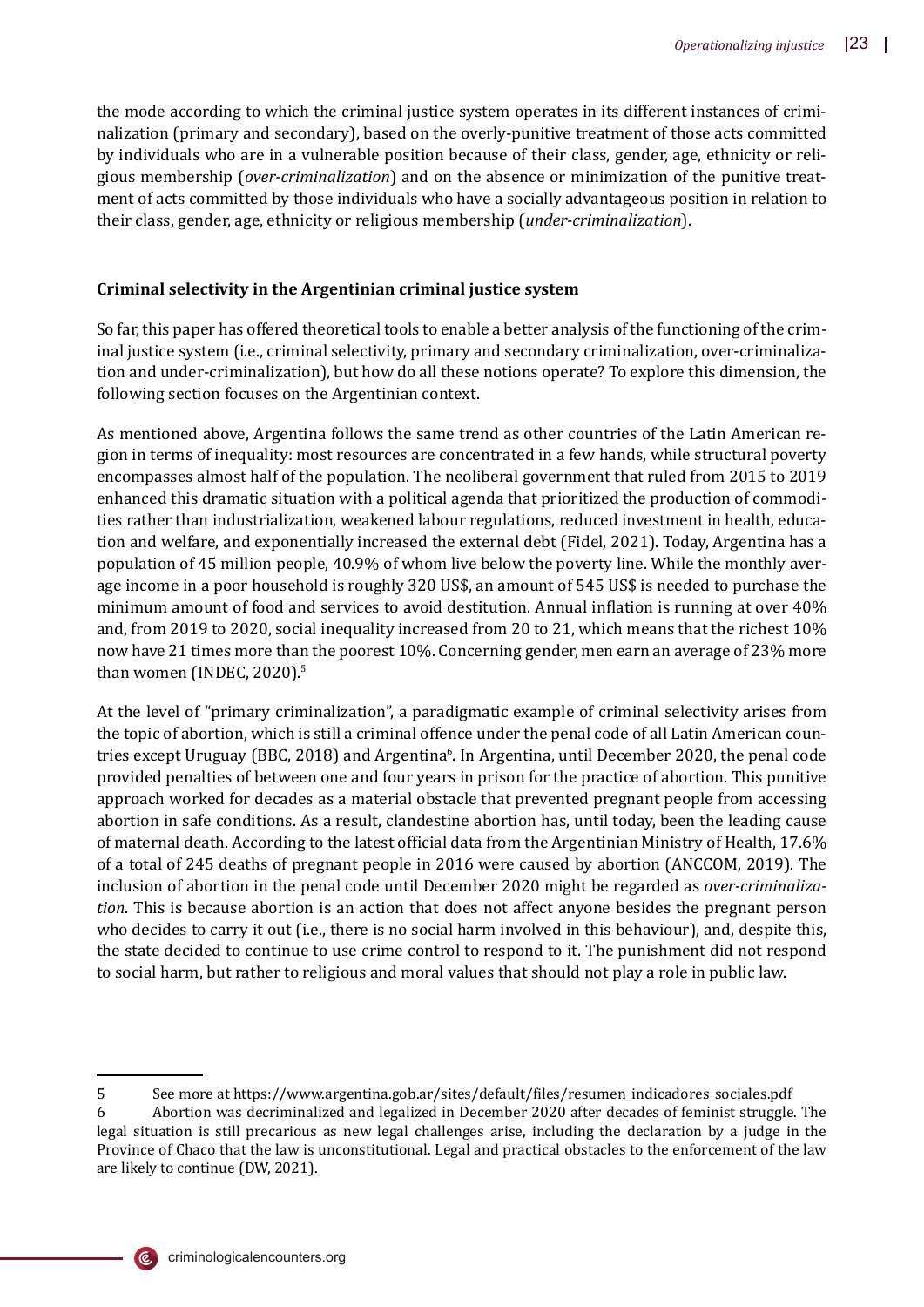In contrast, also at the level of "primary criminalization", there are no criminal consequences in Argentinian legislation for the manipulation of the prices of medication, not even in respect of life-saving drugs. To provide an example, Laboratorio Beta S.A. is the only lab in the country producing misoprostol. This is the drug recommended by the World Health Organization for carrying out abortions under safe conditions. Beta S.A. increased the price of misoprostol by 460% over three years, without any relation to production or marketing costs (Bing Bang, 2018). This unjustified price increase harms many pregnant people who cannot afford to buy the medicine and must rely on unsafe methods to carry out an abortion, which might lead to death or cause them serious psychological or physical harm.

Criminal selectivity, then, shows that the manipulation of pharmaceutical drug prices with no justification in the form of a change in production or marketing costs by laboratories is *under-criminalized*, meaning that it is not addressed by the criminal law regardless of the signi�icant social harm caused by this behaviour. The reasons for this *under-criminalization* are not the lack of social damage, but rather the fact that the activity benefits the economic interests of powerful corporations in the pharmaceutical industry. Moreover, *under-criminalization* also corresponds to the fact that those who are victimized by the manipulation of the price of misoprostol belong to the most vulnerable sectors of society in terms of gender and class. In terms of gender, the victims are women and trans men. In contrast, it should not come as a surprise that Argentine laboratories are managed by men of a good social status, and that fewer than 30% of hierarchical positions are held by women. In terms of class, the price of misoprostol particularly harms those who belong to the most vulnerable socio-economic sector, meaning that women who cannot afford to have an illegal abortion in a private clinic that meets minimum sanitary conditions will also be unable to afford the necessary pharmaceutical drug for the procedure. Thus, a simple example shows how, at the level of primary criminalization, the *over-criminalization* of abortion and the *under-criminalization* of the manipulation of the price of an essential medicine do not respond to the social harm involved in either of these behaviours. The price manipulation of misoprostol produces more social harm than an abortion for which consent is given. The reasons behind criminal selectivity are, therefore, beyond the law. Their formation is tainted by religious conflicts, gender inequality, and the economic power of corporations.

At the level of "secondary criminalization" and, specifically, when dealing with law enforcement, criminal selectivity is equally intense. Police investigations are almost always carried out against poor young men who are usually accused of coarse crimes against property or activities related to drug traf�icking (for statistics in the City of Buenos Aires, see Infobae, 2020). In particular, as regards the possession of drugs solely for personal use, the Supreme Court has made it clear in the leading case of *Arriola* that if the act takes place within the private sphere, crime control should not intervene because there is no social harm involved (CSJN 332: 1963). However, law enforcement agencies seem to be ignoring this ruling, as 40% of drug-related criminal cases in the city of Buenos Aires are in relation to drugs possessed for personal consumption (Aldrovandi, 2019).

In turn, at the level of *under-criminalization*, there have been no investigations and there are no specialized units for investigating harmful acts committed by state agents or businesspeople involved in the speculative and exchange-rate manoeuvres that plagued many of our countries in every episode of capital flight and financial destabilization of the economy. In Argentina, the most recent contracts for external debt will affect the national economy for the next 200 years, and yet these behaviours have been *under-criminalized* at the law enforcement level. This means that the security forces are not investigating these events and there are not even any specialized units dedicated to this matter. Of course, this decision is not due to the undeniable social harm caused by these behaviours, but rather to the fact that the perpetrators are corporations and powerful individuals that are traditionally outside the reach of police power.

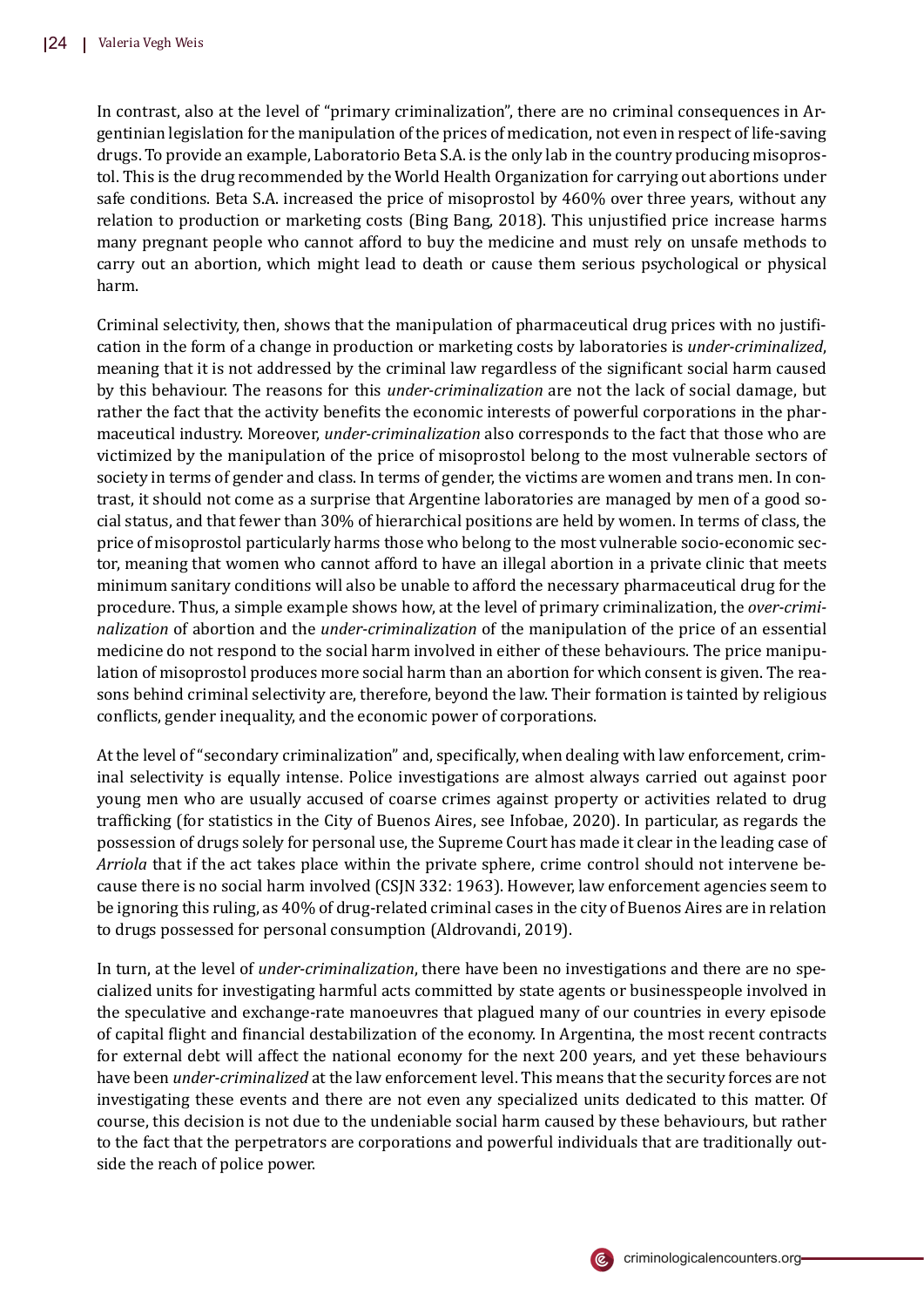Is it then social harm that determines what the police investigate? The answer is negative. In the cases referred to above, class and age appear more clearly to define what lies within and what lies without the gates of punitive power. If you are a poor and young person, *over-criminalization* will result in the police lurking and searching for information even if this violates your privacy. If you are an adult businessman or public of�icial, *under-criminalization* within the operating procedures of law enforcement will serve you well, even when your actions involve a series of currency flights that will have a negative impact on the country and its citizens for generations to come.

In another paradigmatic example of criminal selectivity at the police level, if you have a restaurant business and occupy the pavement with tables and chairs, you will have no problem with the police, but if you are a street vendor selling products to guarantee a minimum subsistence, you will be considered to be hindering a public thoroughfare and are likely to be brutally detained (see CELS, 2019a).

Criminal selectivity persists at the level of the courts. In Argentina, no court cases have been brought against the government staff or corporations that manage the metro, even though asbestos, a carcinogenic substance that can affect people's life and health, has been found in the trains (Romero, 2019). Affecting the health of workers and users of the metro does not seem to be a sufficient criterion for opening the gates to punitive power. However, criminal cases have been initiated against union leaders for obstructing the metro lines in support of their demand for decent wages (Notitrans, 2018). In other words, crime control over-criminalizes actions that do not harm anyone's lives or physical integrity but just disrupt the normal transport routine. Ironically, these very actions are exercised as trade union rights and, therefore, are constitutionally protected. The question arises once again: is decreasing social harm the goal behind this punitive response to the union protest and the absence of response to the asbestos contamination of the trains? This does not seem to be the case. Getting cancer from driving on public transport is more damaging than being delayed by a union strike exercised as part of the right to protest. The factor that determines which actions are criminalized and which are not is not social harm but social class: workers are *over-criminalized*, while corporations that run the metro and government staff in charge of controlling them bene�it from *under-criminalization*.

Moreover, even when criminal cases are initiated, *over-criminalization* and *under-criminalization* continue at the moment of sentencing. Most convictions are applied to poor young people charged with petty offences (what a surprise…). In Argentina, more than 50% of people aged 16 or 17 years old who are accused of committing crimes are punished with a prison sentence of 30 months or more, although the majority of these cases are for robbery and theft (Subsecretaría de Política Criminal, 2017: 18-19). In contrast, *under-criminalization* at the level of sentencing becomes evident in the fact that more than 70% of the 13,000 criminal cases initiated between 2014 and 2017 against governmental staff for crimes committed while performing their official functions were dismissed without further investigation, fewer than 3% went to trial and, of that 3%, the majority of the cases ended up with the defendant on probation. As regards criminal cases for the use of deadly force by police officers between 2014 and 2016, only 10% resulted in convictions (CELS, 2018). In short, cases of white-collar crimes with tremendous economic consequences for the country and deaths at the hands of those who should ensure citizens' physical integrity are abandoned halfway through the court process or the defendants receive such light sentences that they qualify for probation.

Criminal selectivity continues inside the prison system. According to the last available statistics from the Argentine Federal Penitentiary Service, 70% of those who are behind bars today were either unemployed or only had part-time jobs before being arrested. Moreover, more than 50% of them had no trade or profession, and 84% had not completed secondary education (SNEEP, 2017). The presumption of innocence does not seem to apply to this vulnerable population, which becomes clear in the fact that 57% of those imprisoned are being held in pre-trial detention, meaning that they are still

(Ē,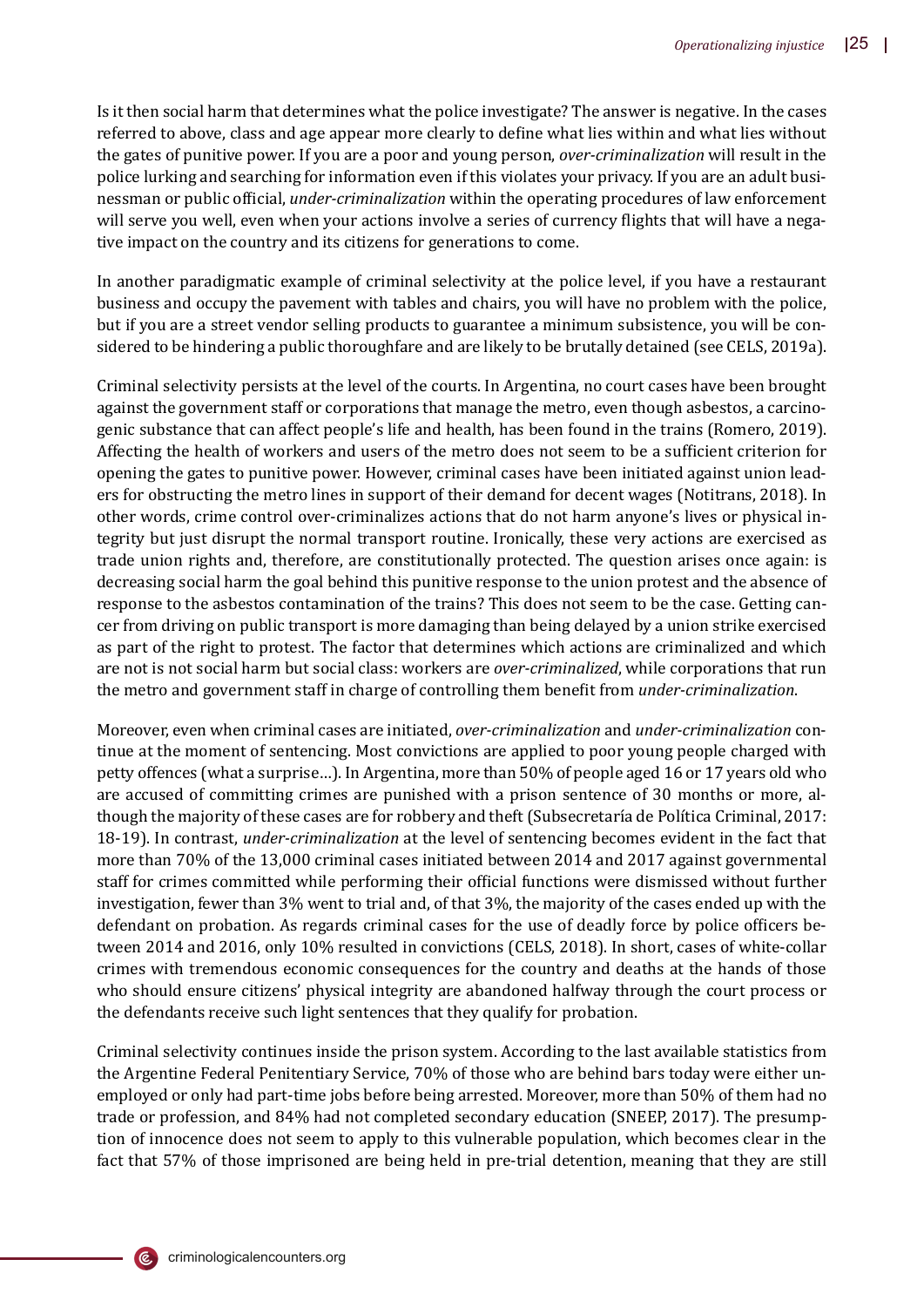legally innocent (SNEEP, 2017). In the prisons, conditions are so dire that the National Ministry of Justice has declared a "prison emergency" from 2019 to 2021 as overcrowding affects sanitation and increases violence (CELS, 2019b).

These poor conditions are not those enjoyed by the individuals imprisoned for crimes against humanity. These individuals are in Prison 34, which is located in Campo de Mayo, and in which there are no cameras and only a few prison of�icers to monitor the inmates in their "rooms", which is the word they use rather than "cells". The place also has volleyball and soccer �ields, and a barbecue area (Polı́tica Argentina, 2016).

The tension between *over-criminalization* and *under-criminalization* does not end there. It continues to affect civil rights. It was only in 2007 that people in pre-trial detention were authorized to exercise a right to which they should have always had access because of their legally innocent condition: the right to vote whilst being held in prison (ACE, 2020). However, a person convicted for crimes against humanity, Antonio Bussi, who was found guilty of kidnapping, murder, and embezzlement, exercised his civil and political rights to participate in elections much earlier and in 1995 even became the governor of the province of Tucumán after having bene�ited from impunity laws (Ginzberg, 2011).

## **Final thoughts**

The systematic unfairness that characterizes criminal justice systems worldwide, which has been referred to as criminal selectivity, is not an isolated phenomenon. It takes place within a world that is unequal in terms of class, gender, sexual orientation, age, religion, and ethnicity. This means that systematic injustice by the criminal law, law enforcement agencies, courts, and prisons comes on top of a series of previous injustices already present in our communities. The grounds of what we have described as primary and secondary over-criminalization and under-criminalization, which are present at all levels of the criminal justice system, were laid down much earlier when social inequalities were already in place. Those who are targeted by the criminal justice system have already been harmed at the level of wealth distribution. For this reason, a democratic and egalitarian criminal justice system requires a democratic and egalitarian world to precede it, as the principle of less eligibility demonstrates. Argentina, along with the whole of the region of Latin America, manifests high levels of inequality and poverty (Lissardy, 2020) that make this process more complex.

However, this does not mean that, as criminologists, we cannot make any contribution towards undoing this regime of unfairness. The exposure of the persistence of criminal selectivity as an inherent mechanism in our penal systems needs data, examples, and explanations. We need to reach out to those who still believe that the prisons are full of people who deserve to have been punished and that the courts operate with the sole intention of doing justice. This claim is particularly urgent in Latin America, where data are still not fully accessible, resources for scholarly work are scarce, and "media criminology" spreads moral panics against the most disadvantaged sectors (Cohen, 1985; Zaffaroni, 2011a). With this goal in mind, this article offers conceptual tools that can be used to operationalize injustice and to perform a better analysis of the functioning of our battered criminal justice systems, leading towards the much-needed transformation.

## **References**

ACE Electoral Knowledge Network. (2020). Argentina. http://aceproject.org/regions-ecountriesand-territories/AR/case-studies/copy\_of\_argentina-el-voto-y-los-presos

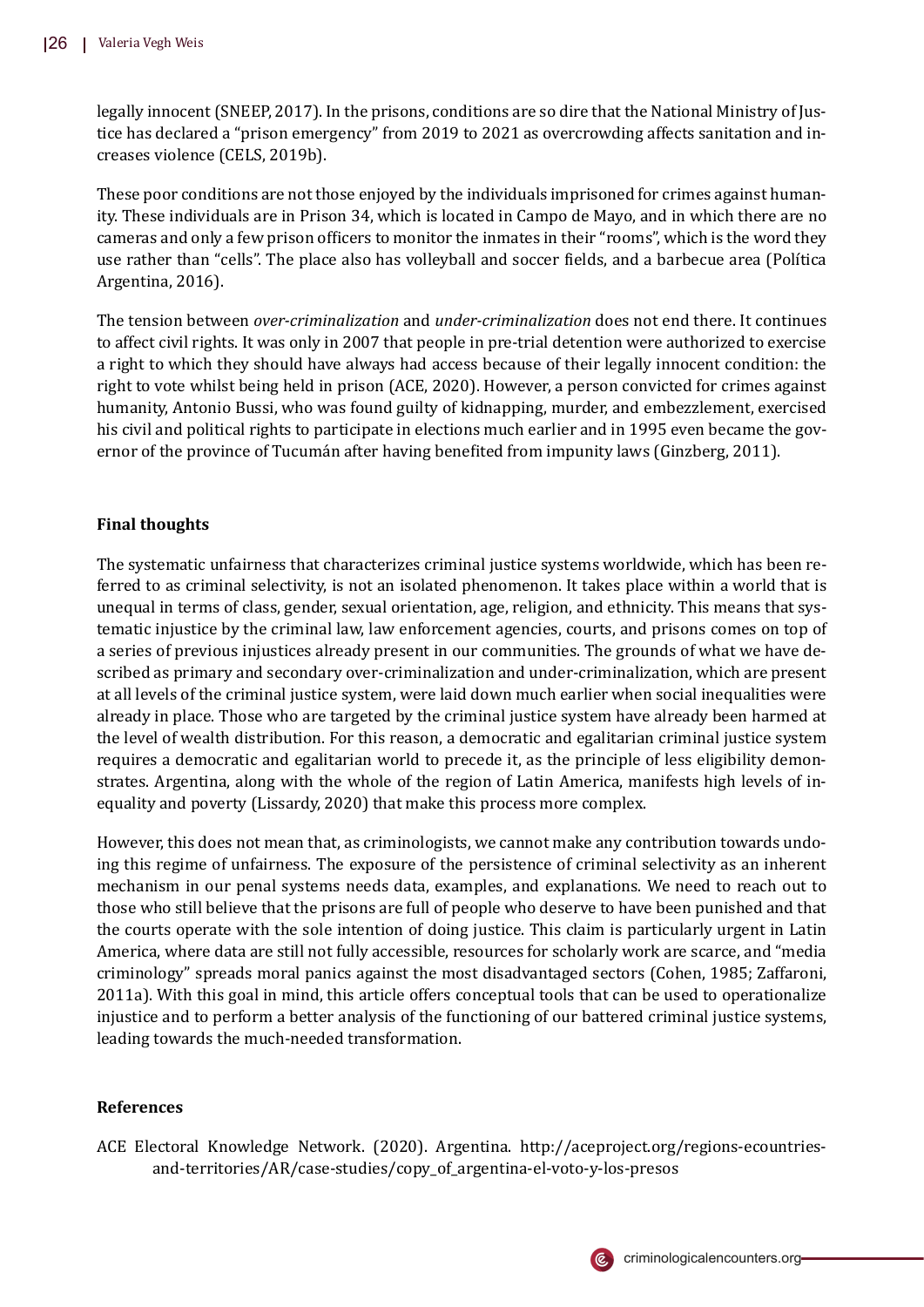- Aldrovandi, M. (2019, May 3). *El 40 % de las causas narco iniciadas en la Ciudad son por consumo per*sonal. Clarín. https://www.clarin.com/policiales/40-causas-narco-iniciadas-ciudad-consumo-personal\_0\_Nv8ZFjItr.html
- Althusser, L. (1968). *La �iloso�ía como arma de la revolución*. Siglo XXI.
- ANCCOM. (2019, January 16). *La industria del misoprostol.* ANCCOM. http://anccom.sociales.uba.ar/ 2019/01/16/la-industria-del-misoprostol/
- Anitua, G. I. (2006). *Historia de los Pensamientos Criminológicos*. Buenos Aires: Del Puerto.
- Bales, K. (1984). The dual labor market of the criminal economy. *Sociological Theory*, *2*, 140-164.
- Baratta, A. (1986). *Criminología Crítica y Crítica del Derecho Penal*. Siglo XXI, 2001.
- BBC. (2018, August 9). *Aborto en América Latina: el mapa que muestra dónde la interrupción del embarazo es legal, restringida o prohibida en la región.* https://www.bbc.com/mundo/noticiasamerica-latina-45132307
- Becker, H. (2009). *Outsiders. Hacia una sociología de la desviación*, Siglo XXI.
- Bergalli, R. (1982). *Crítica de la Criminología*. Temis.
- Bing Bang (2018, August 8). *Aborto: el Misoprostol aumentó el 460 % en tres años y su precio es prohibitivo para gente de pocos recursos*. https://www.bigbangnews.com/politica/aborto-elmisoprostol-aumento-el-460-en-tres-anos-y-su-precio-es-prohibitivo-para-gente-de-pocosrecursos-2018-8-8-11-16-0
- Bonger, W.A. (1916). *Criminality, and economic conditions.* Little, Brown and Company.
- CELIV. (2020). *Población privada de libertad en Argentina: un análisis comprado en perspectiva temporal 2013-2019*. http://celiv.untref.edu.ar/contenidos.html
- CELS. (2018). Muertes naturalizadas letalidad policial sin control y sin justicia. CELS.
- CELS. (2019a, March 11). *La policía de la ciudad contra el uso del espacio público.* https://www.cels.org.ar/web/2019/03/la-policia-de-la-ciudad-contra-el-uso-del-espacio-publico/
- CELS. (2019b, March 26). *SPF: no hay solución si la dignidad humana no se coloca en el centro.* https:/ /www.cels.org.ar/web/2019/03/spf-no-hay-solucion-si-la-dignidad-humana-no-se-colocaen-el-centro/
- CELS. (2020). *COVID-19 y sobrepoblación carcelaria*. https://www.cels.org.ar/web/wp-content/ uploads/2020/05/coronavirus-y-carceles.pdf
- Chambliss, W. (1994). Policing the ghetto. Underclass, the politics of law and law enforcement. *Social Problems*, *41*(2), 177-194.
- Christie, N. (1993). *La industria del control del delito.* Editores del Puerto
- Cohen, S. (2004). *Folk devils and moral panics*. Routledge.

Cohen, S. (1985). *Visiones de control social*. Barcelona: Ediciones PPU, 1988.

Corte Suprema de Justicia de la Nación (Fallos: 332:1963). Caso "Arriola S. y otros s/ Causa Nº 9080»

DW. (2021, January 29). *Argentina: jueza suspende la ley de aborto en Chaco.* https://www.dw.com/es/ argentina-jueza-suspende-la-ley-de-aborto-en-chaco/a-56377778



(@,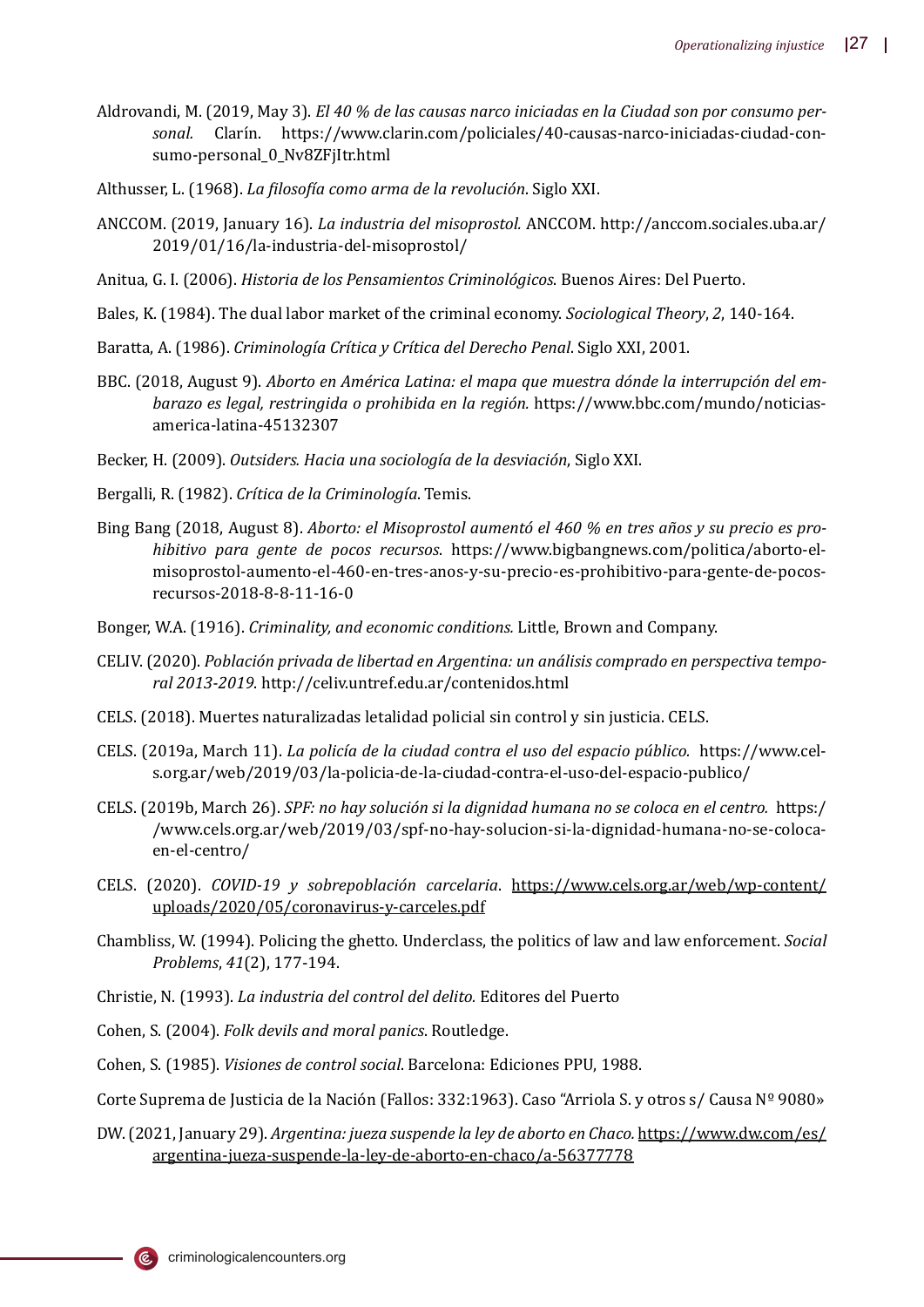Enzensberger, H.M. (2009). *Conversaciones con Marx y Engels.* Anagrama.

Fava, N. (2018). La doctrina Chocobar. *Revista Bordes*. http://revistabordes.unpaz.edu.ar/la-doctrinachocobar/ [online, no page number]

Ferrajoli, L. (2001). *Derecho y Razón*. Trotta.

- Fidel, C. (2021). *Ciudades en crisis socioeconómicas y sanitarias en tiempos de transformación tecnológica: el caso de la Argentina.* Observatorio Social del Coronavirus: CLACSO, https://www.clacso.org/ciudades-en-crisis-socioeconomicas-y-sanitarias-en-tiempos-de-transformacion-tecnologica-el-caso-de-la-argentina/
- Foucault, M. (1975). *Vigilar y castigar.* Siglo XXI.
- Foucault, M. (2013). *The punitive society*. Palgrave.
- Franko, K. (2019). *The crimmigrant other: Migration and penal power*. Routledge.
- Ginzberg, V. (2011, November 25). Torturador, represor, asesino, dictador y fusilador. *Página/12*.
- Hulsman, L. (2000). El enfoque abolicionista: Políticas criminales alternativas. In A. Rodenas, E. A. Font, & R. Sagarduy, (Eds.) *Criminología crítica y control social. El poder punitivo del Estado.* Juris.
- INDEC. (2020). *Incidencia de la pobreza y la indigencia en 31 aglomerados urbanos Primer semestre de 2020.* https://www.indec.gob.ar/uploads/informesdeprensa/eph\_pobreza- \_01\_200703093514.pdf
- Infobae. (2020, January 15). *Los nuevos números del delito en la Ciudad de Buenos Aires: 28 mil detenidos en un año y disminución de robos y homicidios.* https://www.infobae.com/sociedad/ policiales/2020/01/15/los-nuevos-numeros-del-delito-en-la-ciudad-de-buenos-aires-28 mil-detenidos-en-un-ano-y-disminucion-de-robos-y-homicidios/
- Lissardy, G. (2020, February 6). *Por qué América Latina es "la región más desigual del planeta".* BBC. https://www.bbc.com/mundo/noticias-america-latina-51390621
- Marx, K. (1998). *El Capital*. Fondo de Cultura Económica,
- Marx, Karl (1989). *Collected Works, Vol. 30: Marx: 1861-1863*. International Publishers.
- Melossi, D. (1992). *El Estado del control social*. Siglo XXI.
- Murano, A. (2018, December 2). Las claves de la resolució n que legalizó la Doctrina Chocobar. *Tiempo Argentino*.
- Notitrans. (2018, May 22). Las causas imputadas a los 16 metrodelegados detenidos.
- Romero, N. (2019, May 7). *Subte: la línea B al borde del colapso por inacción.* Página/12. https://www .pagina12.com.ar/192146-subte-la-linea-b-al-borde-del-colapso-por-inaccion
- Pashukanis, E. (1976). *La teoría general del derecho y el marxismo*. Grijalbo.
- Pavarini, M. (2003). *Control y dominación. Teorías criminológicas burguesas y proyecto hegemónico*. Siglo XXI.
- Política Argentina. (2016, December 27). Ya hay 54 represores en la "cárcel VIP" de Campo de Mayo: sin celdas y con pocos penitenciarios.
- Rusche, G. (1980). Prison revolts or social policy: Lessons from America, *Social Justice*, *13*, 41–44.

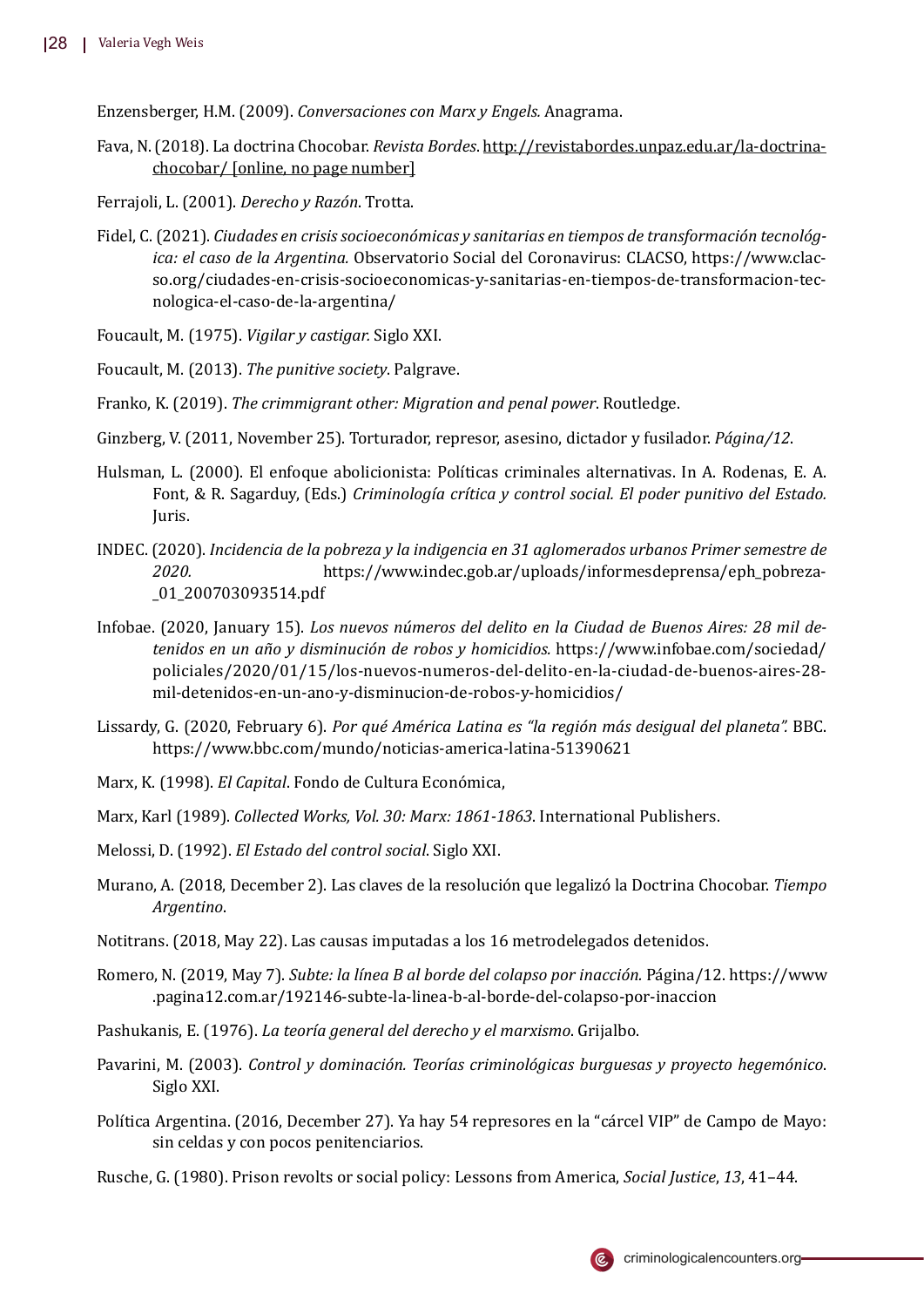Rusche, G., & Kirchheimer, O. (2004). *Pena y Estructura Social*, Temis

- Sellin, J.T. (1944*)*. *Pioneering in penology, The Amsterdam houses of correction in the sixteenth and seventeenth centuries*. Pennsylvania Press.
- Sistema Nacional De Estadı́sticas Sobre Ejecució n De La Pena (SNEEP). (2017). *Informe Anual Servicio Penitenciario Federal SNEEP 2017*. https://www.argentina.gob.ar/justicia/politicacriminal/ estadisticas/sneep/2017
- Sistema Nacional De Estadísticas Sobre Ejecución De La Pena (SNEEP). (2018). https://www.argentina.gob.ar/justicia/a�ianzar/sneep-2018
- Spitzer, S. (1975). Toward a Marxian theory of deviance. *Social Problems*, *22*(5), 638-651.
- Subsecretarı́a de Polı́tica Criminal. (2017, February 9). *Informe sobre jóvenes, delito y justicia penal.* http://www.jus.gob.ar/media/3211256/Informe sobre Jóvenes, Delito y Justicia Penal final.pdf
- Sutherland, E. (1940). White-Collar Criminality. *American Sociological Review*, *5*(1), https:// www.asanet.org/sites/default/�iles/1939\_presidential\_address\_edwin\_sutherland.pdf
- Vegh Weis, V. (2017a). A 'new war on crime'? The United States & its history of emergency-based criminal policies. *Criminal Law Bulletin, 53*, 1-42.
- Vegh Weis, V. (2017b). Criminal selectivity in the United States. A history plagued by class & race bias. *De Paul Journal for Social Justice*, *10*(2).
- Vegh Weis, V. (2020). Policing in times of global governance. The counter-terrorism law as a platform for the suppression of native-Argentine' social protest by the Gendarmerie (pp. 245-272), in K. Kerezsi & V. Nagy (Eds.), *New Perspectives in Post-Transitional Policing Studies*. Eleven
- Wilson, D., & Norris, C. (2006). *Surveillance, crime and social control*. Routledge.
- Zaffaroni, R. (1998). *En búsqueda de las penas perdidas*. Ediar
- Zaffaroni, R. (2011a). *Las palabras de los Muertos.* Ediar.
- Zaffaroni, R. (2011b). *La cuestión criminal.* Planeta.
- Zaffaroni, R., Alagia, A., & Slokar, A. (2000). *Derecho Penal. Parte general*. Ediar.